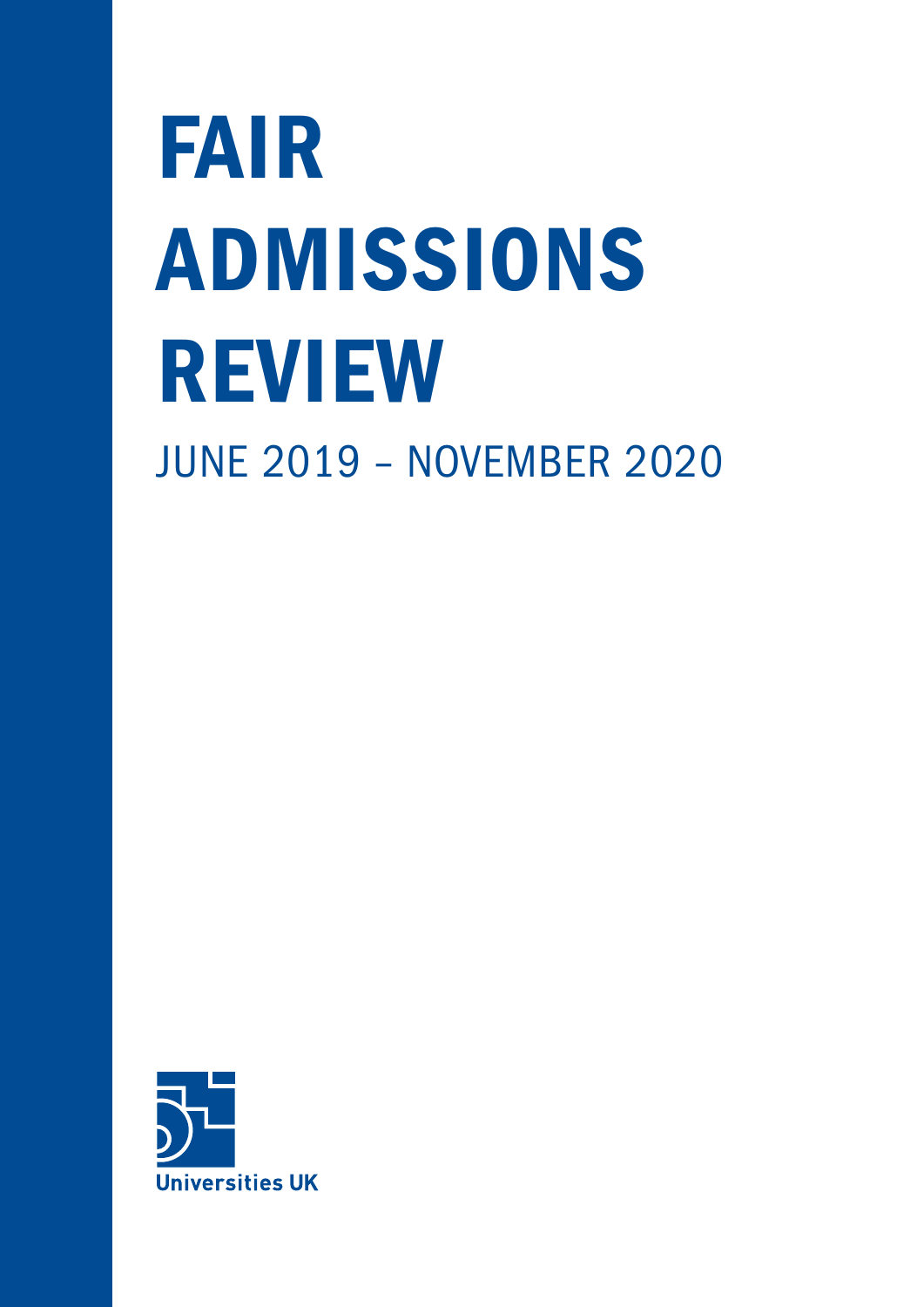# **Contents**

<span id="page-1-0"></span>[Executive summary](#page-1-0) **3** [Introduction](#page-4-0) **5** [What stakeholders told us](#page-6-0) **6** [Principles for fair admissions](#page-9-0) to UK higher education **9** [Recommendations for enhancing fairness and transparency in admissions](#page-11-0) **11** [Post-qualifications admissions](#page-17-0) **17** [Next steps and implementing the recommendations](#page-19-0) **20** [Annexe 1: Advisory group membership](#page-21-0) **21** [Annexe 2: Contextual admissions](#page-22-0) proposals **23** [Annexe 3: Post-qualifications admissions](#page-24-0) model for consultation **26**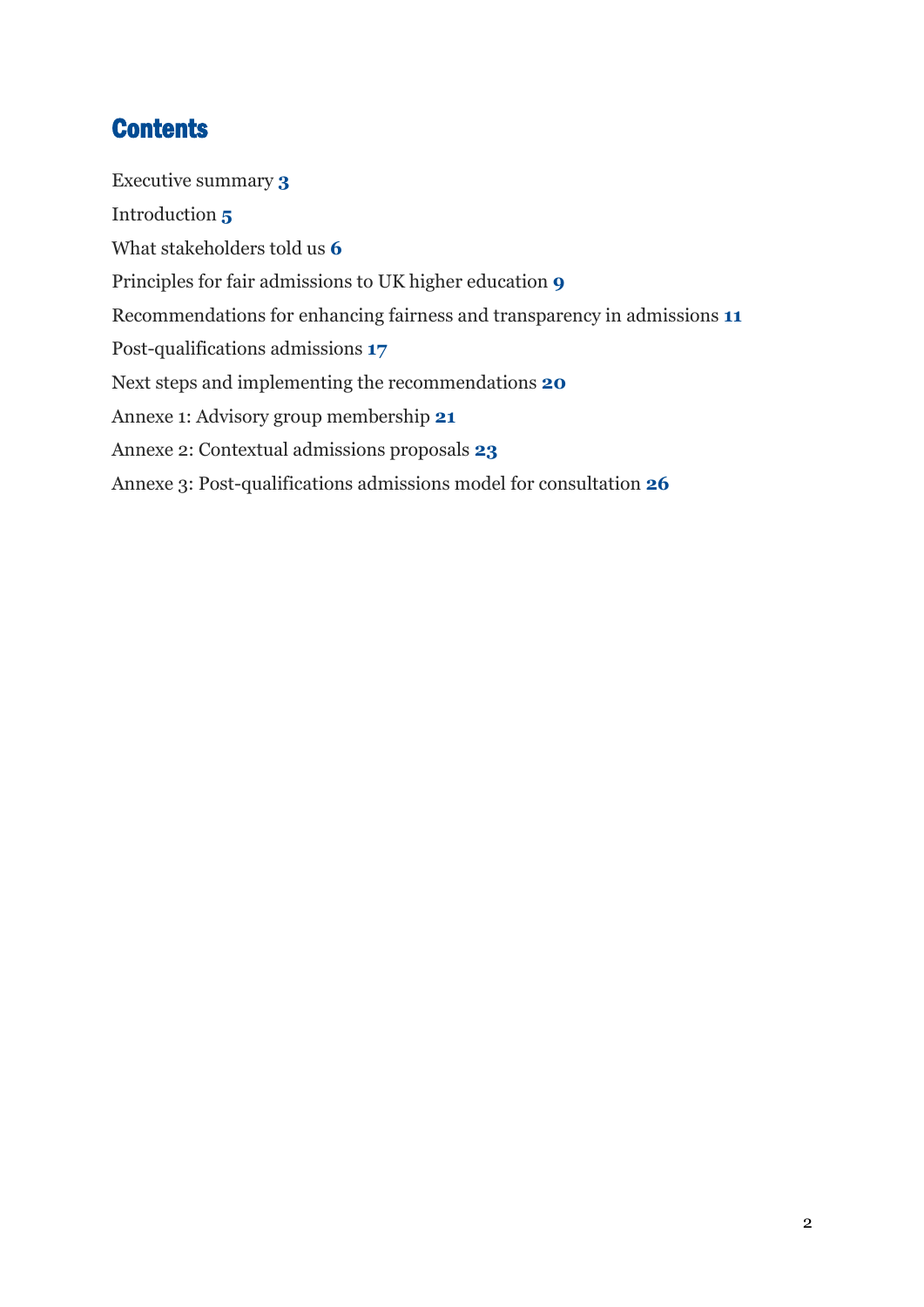## Executive summary

A fair admissions process is central to higher education and core to universities' missions to widen access. In the 2019 admissions cycle, 541,240 people were [accepted through UCAS](https://www.ucas.com/file/292736/download?token=xurFczbC) for a place on a full-time undergraduate course in the UK, with a record entry rate among UK 18-year-olds of 34.1% (UCAS, 2019a). In recent years, substantial progress has been made in widening university access to under-represented groups, including a narrowing of the gap in applications and admissions between the most advantaged and disadvantaged in society.

There has been growing public scrutiny of admissions in higher education – from applicants, the education sector, politicians and the media. Recent calls for change have centred on a variety of issues, ranging from transparency and specific offer-making practices through to the admissions cycle and exam timetabling.

Numerous changes across education sectors in recent years mean it is timely to reconsider (or reaffirm) what 'fairness' and 'transparency' in admissions look like both in principle and in practice. This includes updating the existing [Schwartz principles on fair admissions](https://dera.ioe.ac.uk/5284/1/finalreport.pdf) (2004) to ensure that fairness remains truly central in admissions for today's applicants.

Universities UK (UUK) launched a fair admissions review in July 2019 to:

- identify the main challenges linked to 'home' undergraduate admissions and offermaking practices
- review the 2004 Schwartz principles on fair admissions
- propose changes that will improve fairness and transparency, and ensure that admissions work in the best interests of applicants.

The review was mindful of which issues or challenges linked to admissions were of UK-wide relevance and which were not, including with regards to diverging policies across the four UK nations.

The review has been informed by stakeholders – namely higher education applicants themselves, as well as school, college, student and university and UCAS representatives – to help identify a series of changes that, together, set out a clear path to a fairer, more transparent and applicant friendly admissions system. These changes are applicable UKwide, with the exception of recommendations to contextual admissions where several of the proposals are already in place for the Scottish sector.

Please note that recommendations three and eight will be the focus of ongoing stakeholder consultation led by UUK.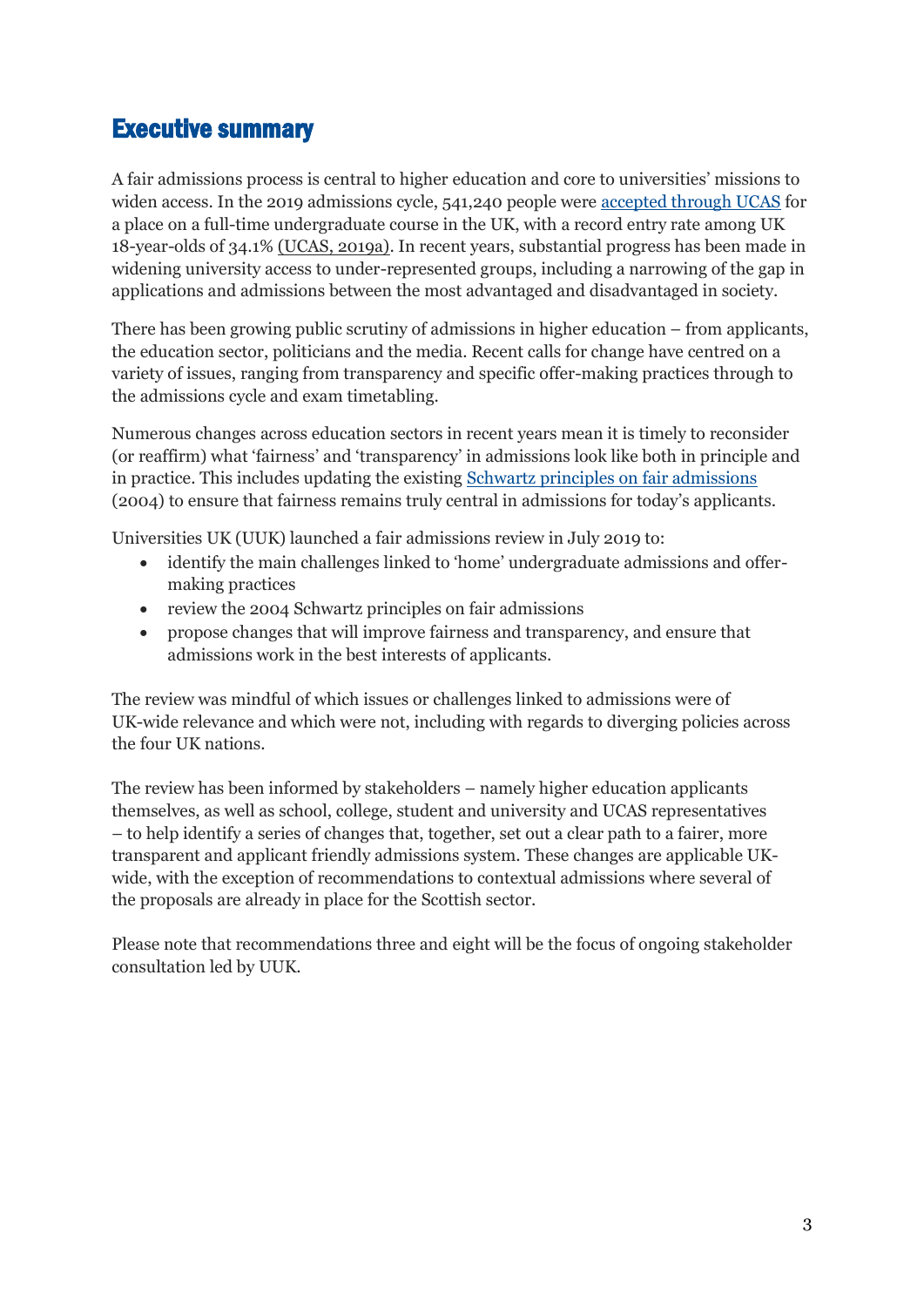The review recommends that universities and colleges should:

- 1. **Abide by a set of updated admissions principles on fairness and transparency** (from the [2004 Schwartz Review](https://www.ucas.com/file/233136/download?token=Scfuab79)), centred on the applicant's interest.
- 2. **Ensure that admissions and offers are made in the best interests of students, without limiting ambition or adversely influencing course choices**. This includes ending 'conditional unconditional' offers, restricting the use of unconditional offers to specific circumstances, and ensuring that incentives are clearly published and do not place pressure on applicants.
- 3. **Be ambitious in ensuring that admissions practices address inequalities in access and participation, including greater transparency in the use of contextual admissions**. This includes universities and colleges in England, Wales and Northern Ireland: providing clear, consistent messaging on what contextual offers are and their purpose; using standard indicators to support contextual offers (Free School Meals and Index of Multiple Deprivation data, and care experienced status); developing minimum entry requirements for contextually-flagged applicants; and making guaranteed offers for care experienced applicants who meet minimum entry requirements. These recommendations on contextual admissions will be part of a wider UUK consultation with the sector now the review has concluded.
- 4. **Improve the level of transparency of information and guidance for applicants to support aspiration-raising.** As part of this, universities and colleges should publish historic, actual entry grades (including through Clearing entries) alongside advertised entry requirements to improve transparency and raise aspirations. Schools, colleges and universities should collaborate to ensure that careers advice is joined up to better support applicants' aspirations This includes activities, advice and information on the benefits and realities of going to university or college.

The review also recommends:

- 5. **UCAS should progress with a series of planned reforms to improve fairness and transparency in admissions**. This includes a pilot adviser tool to drive greater transparency around qualification accepted on entry; and revising guidance on references and making enhancements to the adviser portal to deliver efficiencies for schools; a new 'My Application' student interface, which will provide a clearer and more engaging experience for students alongside enhancements to Clearing Plus, a data driven tool for unplaced applicants to be matched to personalised Clearing opportunities.
- 6. **Governments must support fairness and transparency in admissions**. This includes the Westminster and devolved governments facilitating access to free school meals data at the point of application, and providing continued funding to support school-FE-HE collaboration.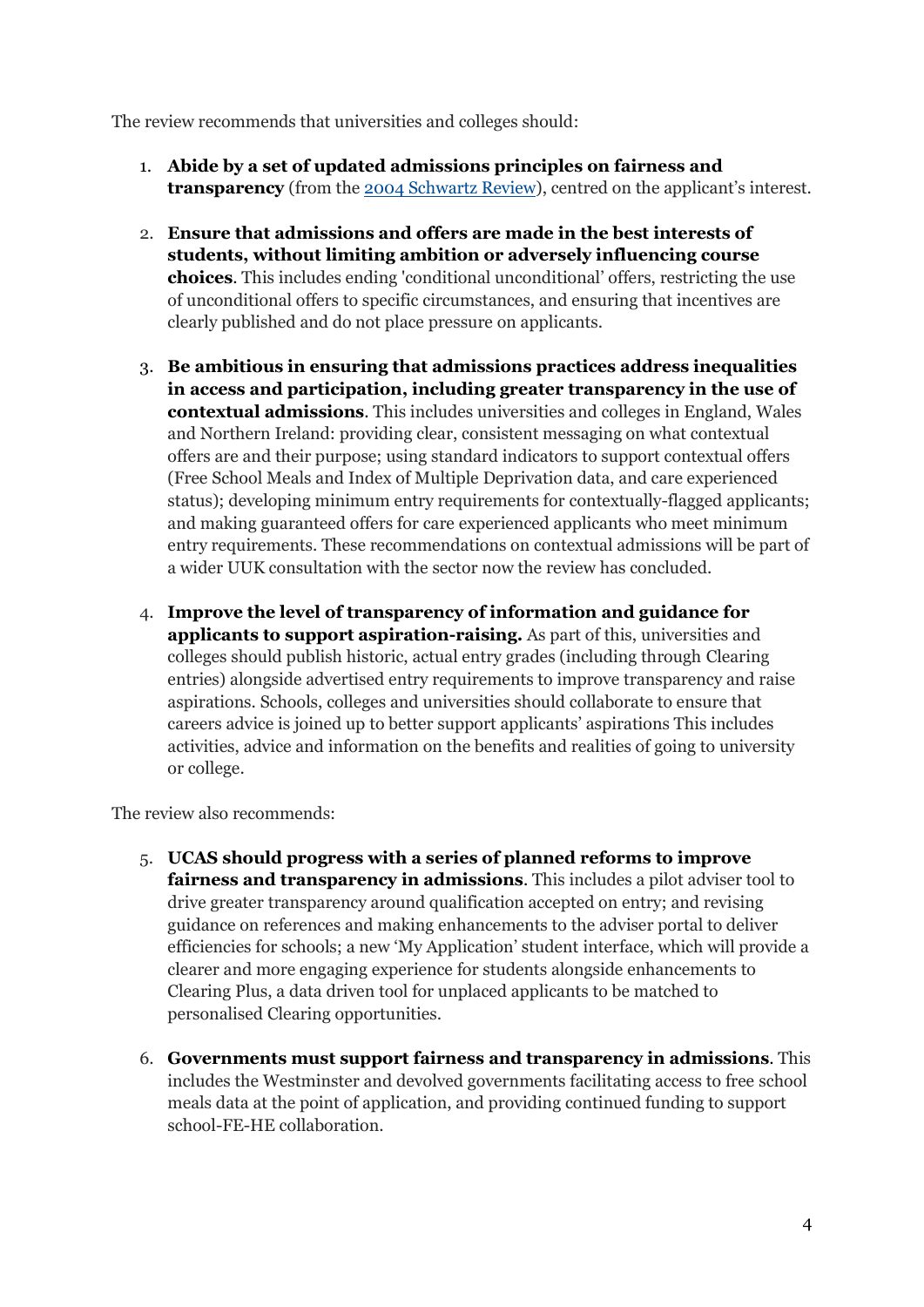- 7. **The higher education sector should take a more proactive approach to identifying and addressing key admissions challenges and criticisms**. This includes: developing a 'code of practice', with consequences for breaches of the code; and convening a forum for applicants, schools, college and university representatives to assess where further action is needed to uphold fairness and transparency in admissions. In 2021, this forum's focus will include key admissions challenges throughout the pandemic.
- 8. **Further consideration should be given to a reformed undergraduate admissions system based on a Post-Qualifications Admissions (PQA) model whereby applicants do not receive offers until their exam/assessment results are known**. Stakeholders have raised concerns about the use of unconditional and conditional unconditional offers; the use and accuracy of predicted grades and the fairness of predictions; and the use of incentives to encourage early applicant decision-making. Further, the review's student polling identified that 64% think it is fine to apply to university/college with predicted grades, while a majority would prefer offers to be made post-results. This review has explored whether a change to the admissions system could address these concerns. This recommendation on PQA will be part of a wider, UUK-led sector consultation now the review has concluded.

The recommendations outlined above will be implemented in stages, some over the short term (within one year) with others over the long term (within 3-4 years). Those recommendations beyond the short term will be the subject of ongoing consultation with stakeholders, led by UUK, ahead of implementation. The higher education sector is committed to continuous improvement in admissions and will work with UCAS to evaluate, share, and implement good practice.

## <span id="page-4-0"></span>Introduction

The overarching aim of the fair admissions review has been to propose changes that will improve fairness and transparency and ensure that admissions work in the best interests of applicants.

Over the past few years, several challenges and concerns have been raised about higher education admissions by different stakeholders within and outside the education sector. Key issues have included, but have not been limited to the:

- growing use of unconditional and '**conditional unconditional' offers**
- use and accuracy of **predicted grades** and the fairness of these predictions
- increasing role of **Clearing** and associated decision-making timescales
- **use of incentives** to encourage early decision-making by applicants
- transparency and quality of **information, advice and guidance** available to applicants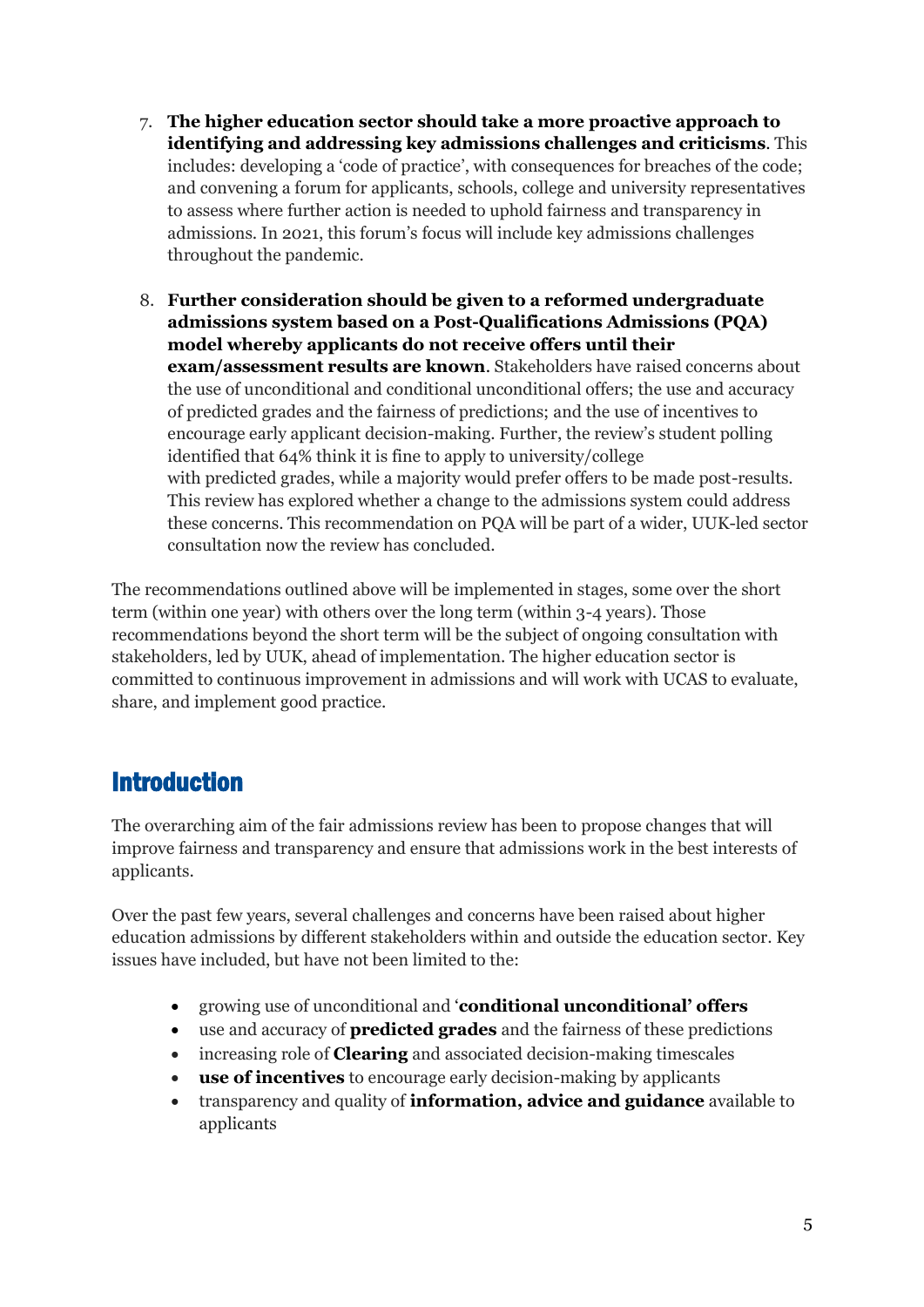There have also been developments in the use of contextual admissions to level-up opportunity and support applicants to achieve their potential, but it is not always clear how and why these types of offers are used. More broadly, the suitability of wider system reform for admissions continues to be widely discussed, including Post-Qualifications Admissions.

In order to best identify where fairness and transparency can be improved, the review undertook the following activities:

- 1. **Set up a cross-sector group to steer the review**: An [advisory group](https://www.universitiesuk.ac.uk/news/Pages/Major-review-of-university-admissions-underway.aspx) was formed of higher education, further education, school, student and UCAS representatives to determine the scale and scope of the review, and to agree priority activities in relation to the most substantial challenges linked to admissions and offer-making. The advisory group was chaired by Professor Paddy Nixon up to February 2020, and by Professor Quintin McKellar from February 2020 onwards. In addition, Professor Sally Mapstone and Professor Mary Stuart CBE have acted as deputy chairs. A full list of Advisory Group members can be found at the end of this report.
- 2. **Consulted with those working in education:** [Calls for evidence](https://www.universitiesuk.ac.uk/policy-and-analysis/Pages/fair-admissions-review.aspx) were launched in October 2019 to help identify key issues and possible responses to these (UUK, 2019b). Three separate calls for evidence were issued in total, one for higher education staff, one for school and further education staff, and one for current students/applicants/recent graduates. These surveys received 179 responses in total (including 89 for the higher education staff survey, 43 for the school and further education staff survey and 42 for the student survey). The calls for evidence sought stakeholders' views on making informed choices, assessing and supporting applicants, offer-making, pre- and post-qualifications admissions systems and processes, and key admissions principles.
- 3. **Consulted with applicants:** [Opinion polling](https://www.universitiesuk.ac.uk/news/Pages/Filling-careers-advice-gaps-would-make-university-applications-fairer.aspx) was carried out among 1,499 individuals aged 18 and over who had applied to a UK university, college or other higher education institution while a UK resident, between 2015 and 2019 (UUK, 2020). The polling was used to evaluate views on the strengths and weaknesses of the undergraduate applications and admissions process. The findings from this polling were released publicly in February 2020 and sought views on: individuals' experiences of the application and admissions process; the impact that any offers they received had on them personally; what barriers they experienced while applying or considering to do so; whether applying with predicted grades was a challenge.
- 4. **Evaluated different admissions reform options**: A stakeholder workshop was held to assess the suitability of three different post-qualifications admissions models:
	- post-qualifications decisions, where applicants apply and offers are made by universities before results are received, but student acceptance of any offer comes after they have achieved their qualifications
	- post-qualifications offers, where applicants express interest in the university, and offers are made to applicants after they have achieved their qualifications
	- post-qualifications applications, where applicants apply and offers are made by universities after applicants have achieved their qualifications.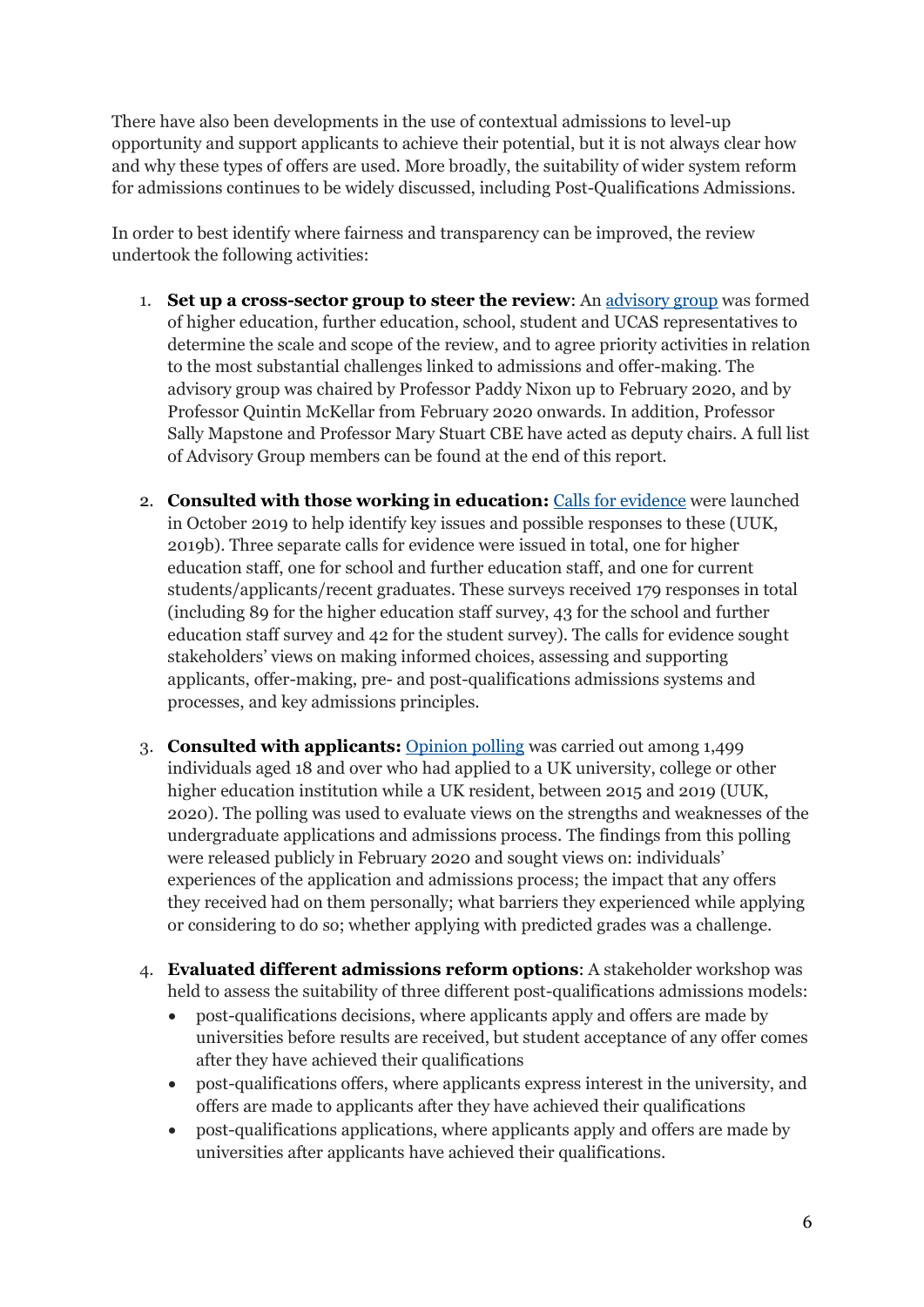This workshop involved representatives from universities, colleges, schools, exam regulators, UCAS and student representation.

5. **Identified how to further boost social mobility through admissions**: A contextual admissions working group was created to discuss options for improving the transparency and consistency of contextual admissions to level up opportunity and support students to achieve their potential. This group was formed of university, sixth-form college and UCAS representatives.

## <span id="page-6-0"></span>What stakeholders told us

The fair admissions review has been driven by what stakeholders deem to be priorities and issues of concern. A summary of evidence gathered from universities, colleges, schools and applicants as part of the review is provided below.

A full breakdown of the evidence gathered is available on the UUK website in the following locations:

- [Opinion polling of applicants](https://www.universitiesuk.ac.uk/news/Pages/Filling-careers-advice-gaps-would-make-university-applications-fairer.aspx) (UUK, 2020)
- Call for evidence findings (forthcoming)

### Recent applicants

**Opinion polling of recent applicants to higher education** produced the following findings:

- Seven in ten (70%) applicants think the current applications and admissions process is fair, although more than one in four (28%) disagree that the application process works well in its current state.
- The majority of applicants (79%) feel very or fairly well supported by universities and colleges during the applications process.
- Those who find the application process unfair most commonly say this is because the careers advice they were given was not very helpful, with 34% of those who labelled the process unfair naming this as the main reason for it being so.
- 'Feeling unsure about whether university was for them' is perceived as a challenge.
- Black, Asian and Minority Ethnic (BAME) applicants are significantly less likely to describe the admissions process as fair compared with white applicants (62% vs 73%).
- Unconditional offers are less motivating than conditional offers, with 87% of those receiving conditional offers saying these acted as a motivator to work harder, compared with 77% who received an unconditional offer.
- Those receiving contextual offers are twice as likely to say they do not understand the different types of offers made (27% vs 13% overall).
- Almost two-thirds of applicants (64%) think it is fine to apply with predicted grades, and more than half of those polled (56%) feel that universities and colleges should only make offers after people have received their academic results.
- BAME applicants and those who were the first in their immediate family to apply to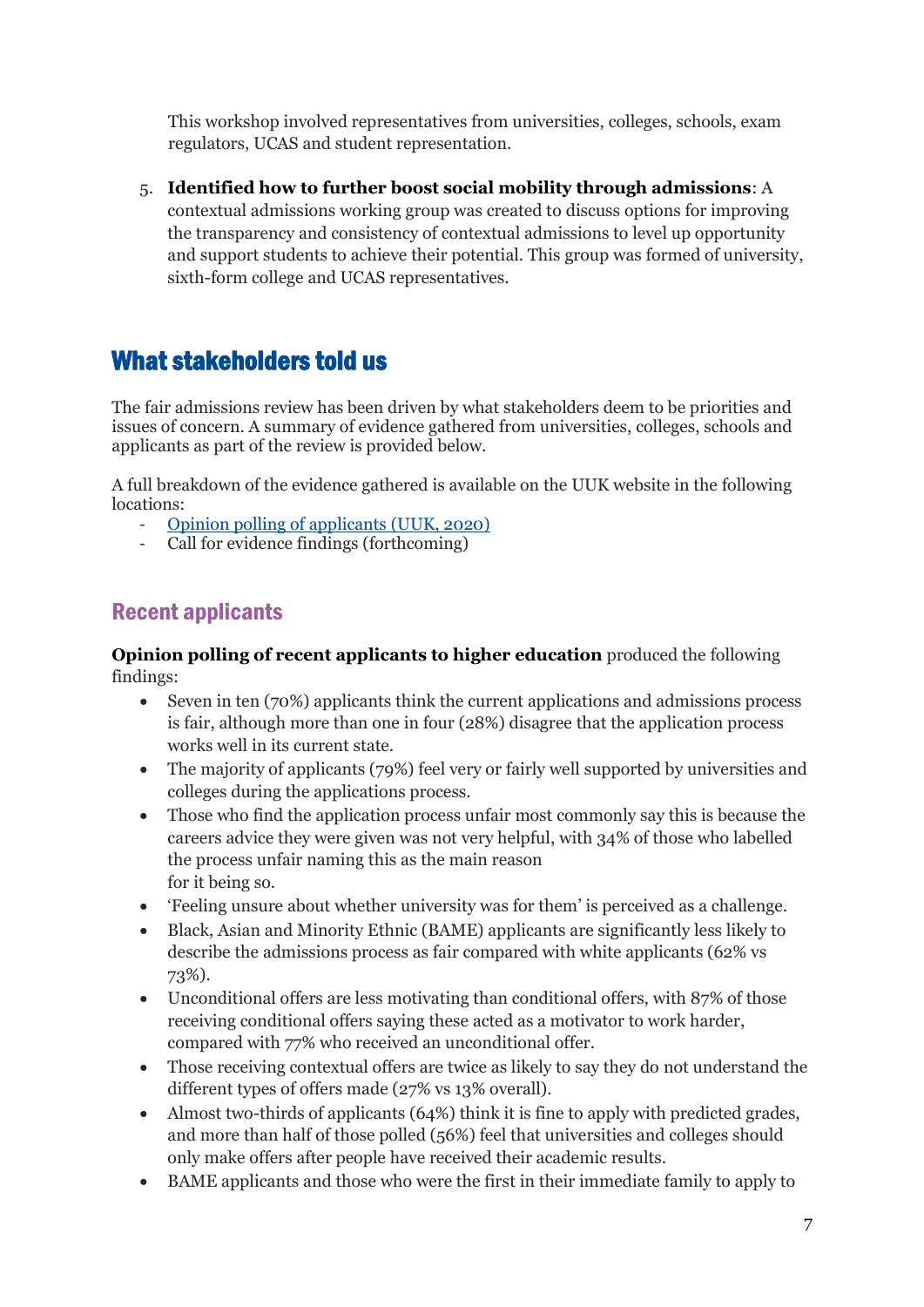university are more likely to agree that offers should be made after receiving academic results (60% BAME applicants vs 54% white applicants; 63% first in immediate family vs 49% not first).

• 56% also think that the application process should start after exam results are known. Further, one in three (29%) applicants described not having exam results before applying to university as a challenge.

## Higher Education Providers

**Consultation with staff at higher education providers** (via the call for evidence) found the following main insights:

- The Schwartz principles are broadly still valid but need to better protect and prioritise applicants' interest. (Admissions to Higher Education Review, 2004).
- 'Conditional unconditional' offers create unfair pressure on applicants to accept offers for providers or courses without being able to make informed decisions.<sup>1</sup> The other main concern is that these offers can disincentivise applicants to maximise their pre-higher education attainment.
- There is a high degree of support for the use of contextual offers to improve equality of opportunity. However, more needs to be done to support the use of contextual offers. This includes better access to data, clearer guidance and more consistency to improve applicant understanding.
- Incentives should prioritise access and raising aspirations and avoid creating undue pressure. It was also suggested that incentives should be published clearly, consistently and transparently.
- Publishing actual entry grades (as well as advertised entry grades) would boost transparency.
- There is no consensus on what type of admissions system should be adopted (eg a particular type of PQA).

## School staff

**Consultation with staff at schools** (via the call for evidence) produced the following findings:

- The Schwartz principles are generally still valid, but university admissions are not always fair or transparent, including around decision-making processes and the use of incentives.
- Unconditional offers can be entirely appropriate in certain circumstances, but they can demotivate applicants, which in turn might affect their preparedness for university and future career opportunities. Several respondents also noted that the criteria for receiving an unconditional offer are not fully transparent across providers.
- Admissions processes, on the whole, encourage applicants to have high aspirations.

<sup>&</sup>lt;sup>1</sup> A 'conditional unconditional offer' is one for which the applicant is offered a place, regardless of their grades, on condition they make the university their firm first choice.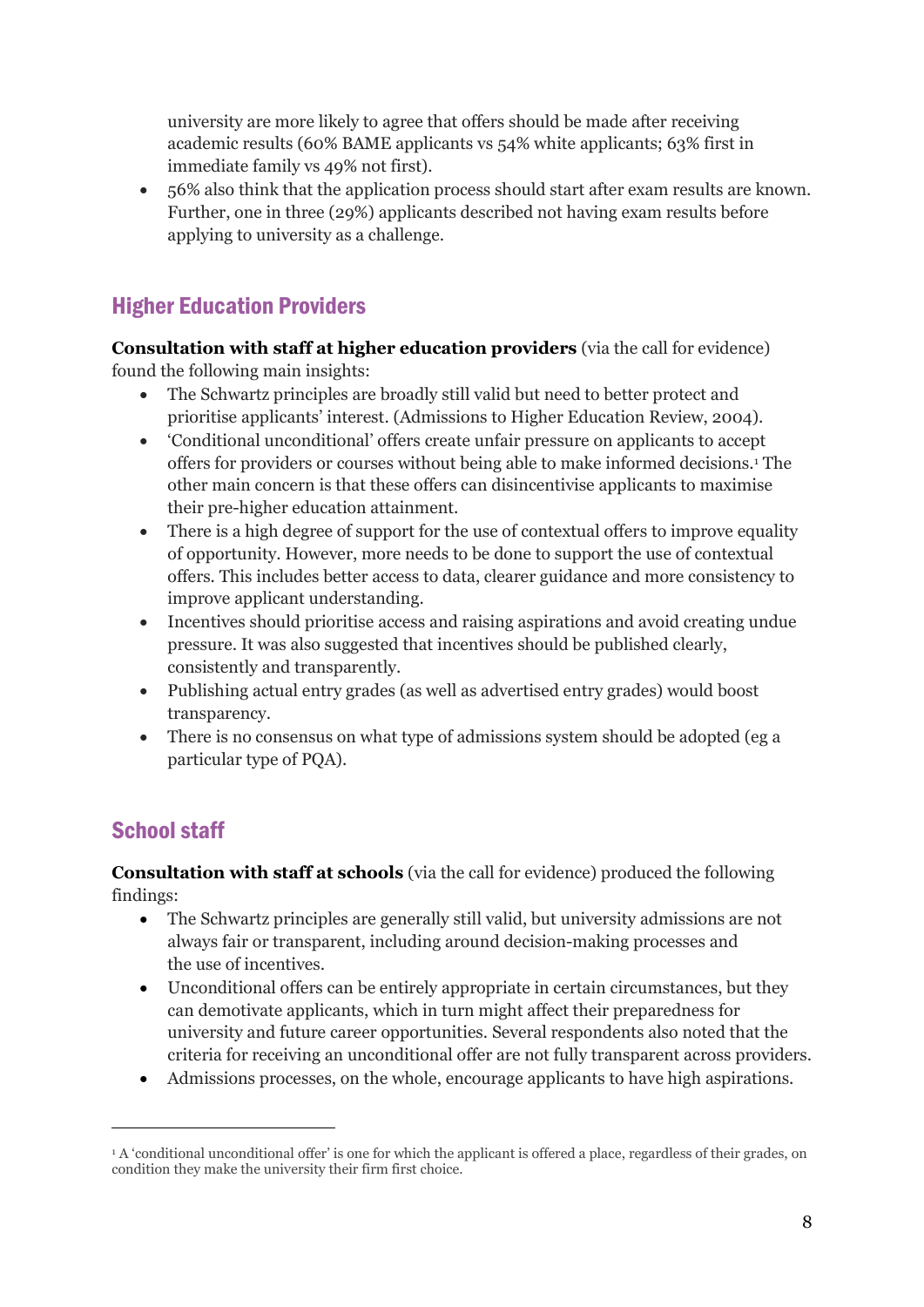# Updating the fair admissions principles

The Schwartz fair admissions principles were published in 2004, since when there have been fundamental changes to different parts of the education sector, and subsequently in applicant behavior and university admissions practices.

Based on feedback gathered through this fair admissions review, it is recommended that the principles, while remaining broadly fit for purpose:

- must better reflect (and be guided by) the applicant interest, not the interests of the university/college
- must be strengthened in their expectations in areas such as:
	- o enhancing transparency on why types of offers are appropriate
	- o providing information on how entry qualifications compare with entry requirements, and how these requirements change throughout the cycle<sup>2</sup>
	- o ensuring staff have access to applicant data and other evidence to inform decision-making
	- o ensuring assessment methods are explainable
	- o providing clear messaging through the application process on why work is being undertaken to improve access, and how this is being achieved
	- o ensuring that interventions to address inequalities are evaluated and form a clear component of wider organisational objectives for eliminating barriers to equality<sup>3</sup>
	- o monitoring and evaluating admissions data and practices and sharing good practice.

An updated and revised set of principles is provided in the next section, with substantive revisions and additions that have been made to the original principles clearly marked. The fair admissions review recommends that these updated principles replace those compiled in 2004.

<sup>2</sup> This review considered the introduction of minimum entry requirements for all courses. The review has not made specific recommendations but acknowledges UCAS' reform work. Through this work, UCAS is exploring how to create greater transparency around the level of attainment students are accepted with as a means of supporting more informed advice and decision making.

<sup>3</sup> This review considered the use of anonymisation in admissions. In 2016[, UCAS examined](https://www.ucas.com/file/74801/download?token=M80wi05k) the potential for introducing name-blind applications using two models: a model where UCAS withholds information such as applicants' names centrally; and a model where

providers can mask information locally from individuals involved directly in admissions making decisions. Providers preferred option two, allowing them to mask names while building a relationship with the student if necessary, e.g. in widening participation teams. In 2017[, six universities ran pilots](https://www.ucas.com/corporate/news-and-key-documents/news/update-ucas-report-minimising-risks-unconscious-bias-admissions) to test a 'name-blind' application process. None of the projects produced conclusive evidence that masking applicants' names led to significantly different admissions outcomes, while two of the projects suggested a negative impact on initial admissions outcomes. Consequently, this Review has not made recommendations on this issue.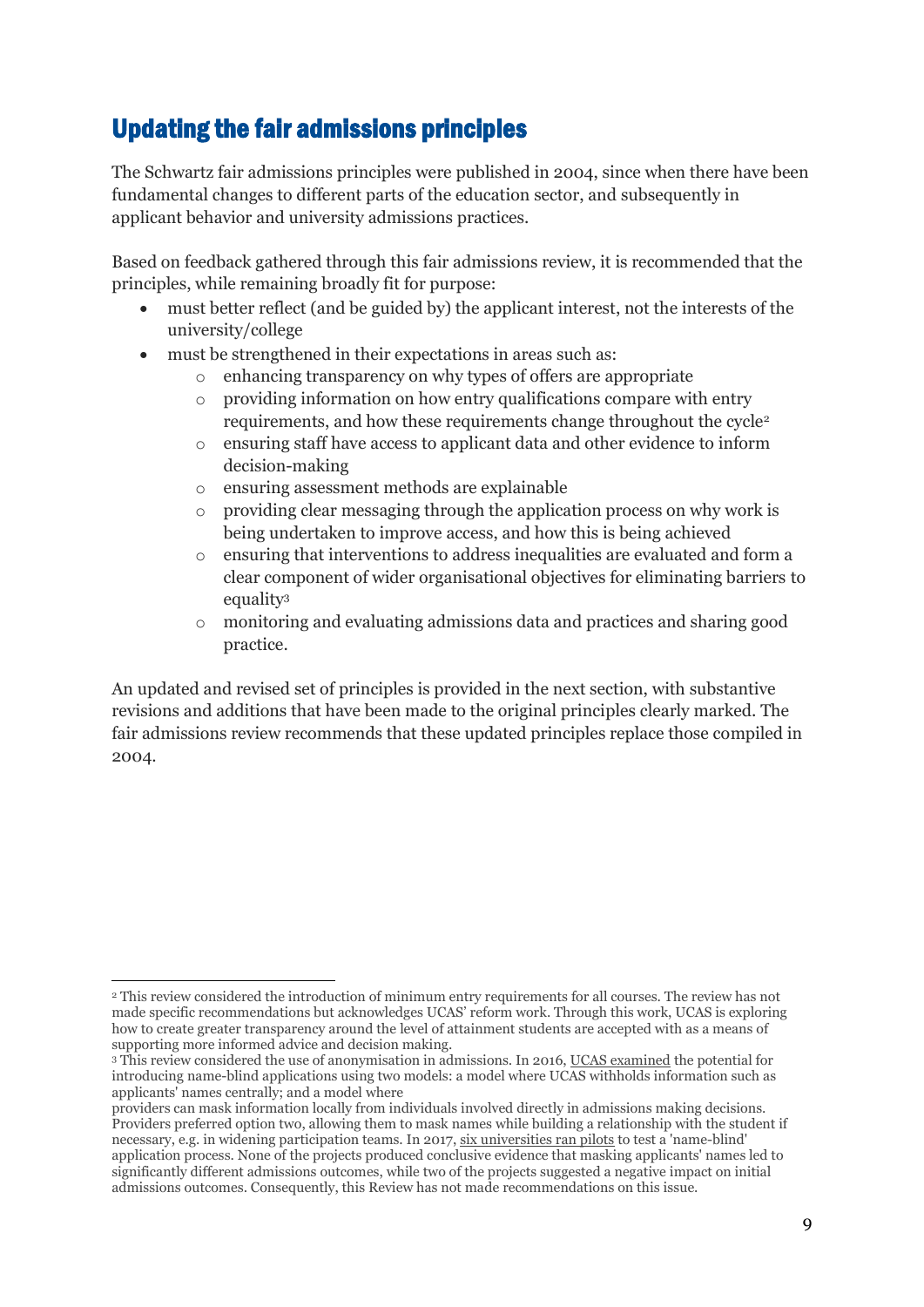# <span id="page-9-0"></span>Principles for fair admissions to UK higher education

In the revised principles below, changes from the 2004 Schwartz principles are highlighted in **blue.**

**A fair admissions system should protect and prioritise applicants' interests** The system should prioritise applicants' interests and deliver the best outcomes for these applicants, regardless of the interests of universities and colleges. As part of this, universities and colleges should ensure that practices support student choice and do not create unnecessary pressure. Applicants must be able to make informed choices based on clear evidence of their strengths, capability and potential, and on comprehensive and consistent information about how courses, universities and colleges will meet their expectations, both as students and for their future aspirations beyond graduation.

Based on this, universities and colleges should adopt the following principles of a fair admissions system:

#### **a) A fair admissions system should be transparent**

Universities and colleges should provide, consistently, **clearly** and efficiently through appropriate mechanisms, the information applicants need to make an informed choice. This should include the institution's admissions policy and detailed criteria for admission to courses, along with an explanation of admissions processes **and why types of offers are appropriate**. It should include a general indication of the weight given to prior academic achievement and potential demonstrated by other means.

Universities and colleges should provide the latest available information about the entry qualifications of applicants accepted on each course, **how these compare with entry requirements, and how these requirements change throughout the cycle.** There should also be information on, and procedures for complaints and appeals. Institutions should conduct and publish a periodic analysis of admissions data and provide feedback on request to unsuccessful applicants.

#### **b) A fair admissions system should enable institutions to select students who are able to complete the course as judged by their achievements and their potential**

Ability to complete the course must be an essential criterion for admission. In assessing applicants' merit and potential, universities and colleges may legitimately consider other factors in addition to examination results, including: the educational context of an applicant's formal achievement; other indicators of potential and capability (such as the results of additional testing or assessment, including interviews, or non-academic experiences and relevant skills); and how an individual applicant's experiences, skills and perspectives could contribute to the learning environment. However, applicants should be assessed as individuals: it is not appropriate to treat one applicant automatically more or less favourably by virtue of his or her background, school or college. At any stage in the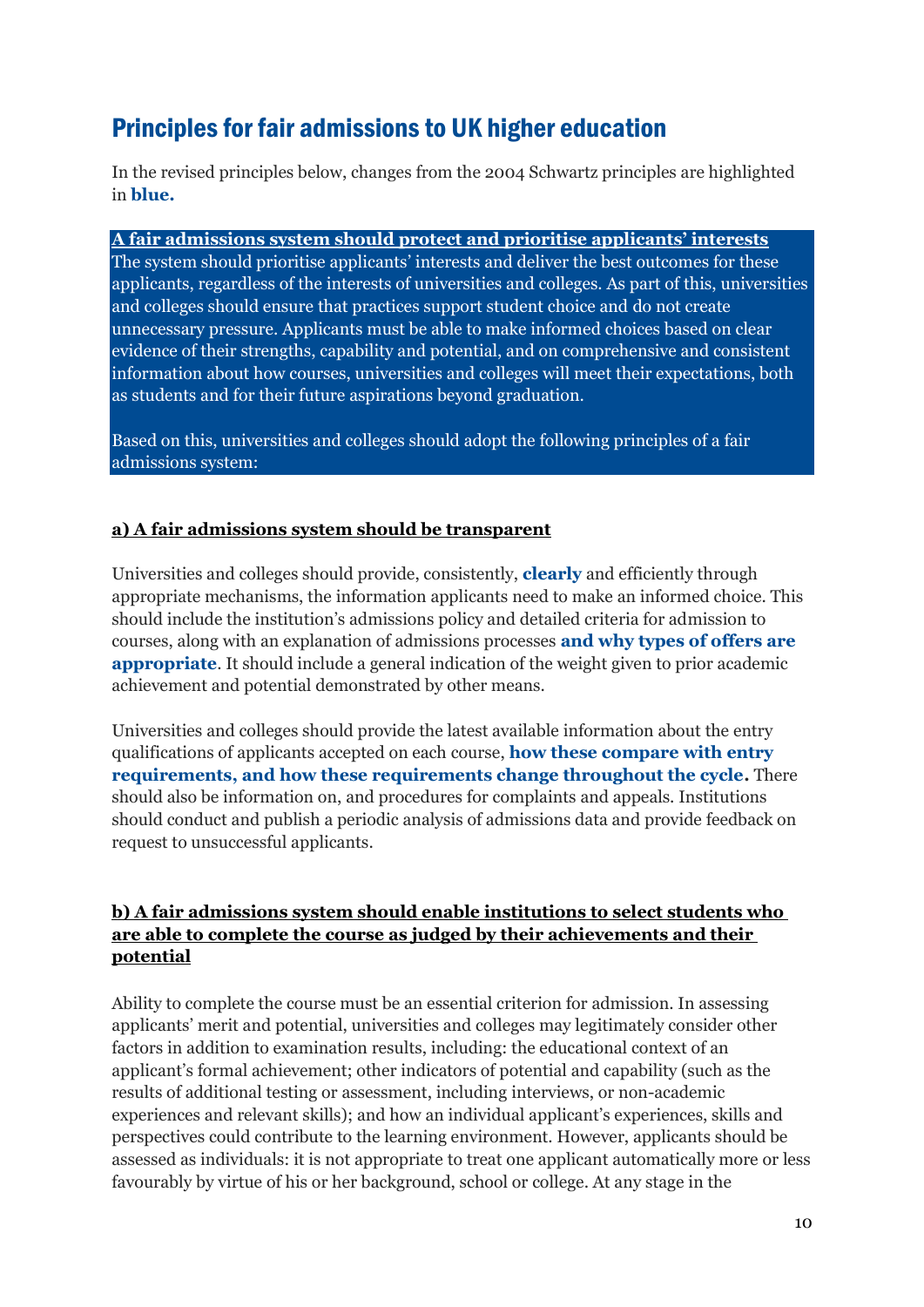admissions process, all applicants should be given an equal opportunity to provide relevant information or demonstrate relevant skills.

Admissions criteria should not include factors irrelevant to the assessment of merit: for example, universities and colleges should not give preference to the relatives of graduates or benefactors. Admissions staff have the discretion to vary the weight they give to examination results and other indicators of achievement and potential and therefore to vary the offer that they make to applicants, providing this is done in a way which is consistent with the principles of fair admissions. **Further, it is vital that admissions staff can make informed decisions by having timely access to relevant applicant data and drawing on additional obtainable evidence where certain data sources are not yet available.**

#### **c) A fair admissions system should strive to use assessment methods that are reliable, valid and explainable**

Assessment can legitimately include a broad range of factors. Some of these factors are amenable to 'hard' quantifiable measures, while others rely on qualitative judgements. This should continue: both legal and lay opinion place value on the use of discretion and the assessment of applicants as individuals. Admissions policies and procedures should be informed and guided by current research and good practice. Where possible, universities and colleges using quantifiable measures should use tests and approaches that have already been shown to predict undergraduate success. Where existing tests are unsuited to a course's entry requirements, institutions may develop alternatives, but should be able to demonstrate that their methods are relevant, reliable and valid. Universities and colleges should monitor and evaluate the link between their admissions policies and undergraduate performance and retention, and review their policies to address any issues identified.

#### **d) A fair admissions system should seek to minimise barriers for applicants and address inequalities**

Admissions processes should seek to minimise any barriers that are irrelevant to satisfying admissions requirements. This could include barriers arising from the means of assessment; the varying resources and support available to applicants; disability; and the type of an applicant's qualifications (e.g. vocational or academic). **Universities and colleges should ensure there is clear messaging throughout the application process on why work is being undertaken to improve access, and how this is being achieved. Where inequality in access remains evident among applicants with protected characteristics, universities and colleges should consider how individual steps such as unconscious bias training are put into practice and evaluated, and ensure that such interventions form a clear component of wider organisational objectives for eliminating barriers to equality.**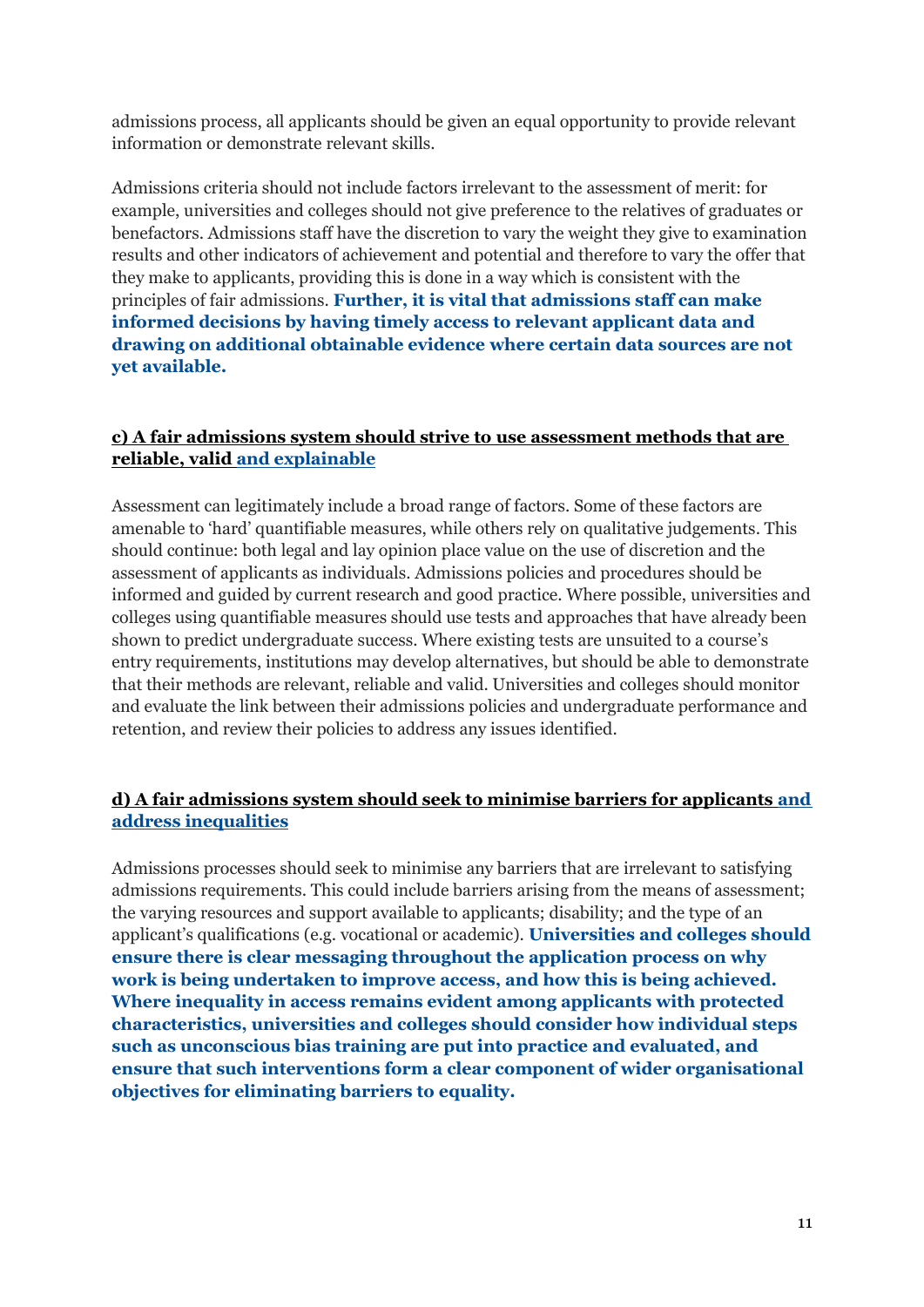#### **e) A fair admissions system should be professional in every respect and underpinned by appropriate institutional structures and processes**

The structures and processes of universities and colleges should be designed to facilitate a high-quality, efficient admissions system and a professional service to applicants. Structures and processes should feature: clear lines of responsibility across the university or college to ensure consistency **(guided by relevant training and/or support)**; allocation of resources appropriate to the task; and clear guidelines for the appointment, training and induction of all staff involved in admissions. **Universities and colleges should also monitor and evaluate admissions data and practices, share good practice and identify what works well and what does not work well in terms of serving the interests of students of all backgrounds.**

## Recommendations for enhancing fairness and transparency in UK undergraduate higher education admissions

Informed by stakeholder opinion, as well as a revised set of admissions principles, the fair admissions review has identified a series of specific recommendations that together could constitute a significant change in improving fairness and transparency for future applicants.

Realising this change requires actions from multiple parties. With this in mind, the review makes specific recommendations for universities, UCAS, UK governments, higher education representative bodies, and those advising future applicants.

-----------------------------------------------------------------------------

<span id="page-11-0"></span>**The Fair Admissions Review recommends that:**

**1) Universities and colleges should abide by a revised set of admissions principles centred around applicants**

#### Supporting information

A key concern about admissions at present relates to practices that are deemed not to place the applicant at the heart of decision-making.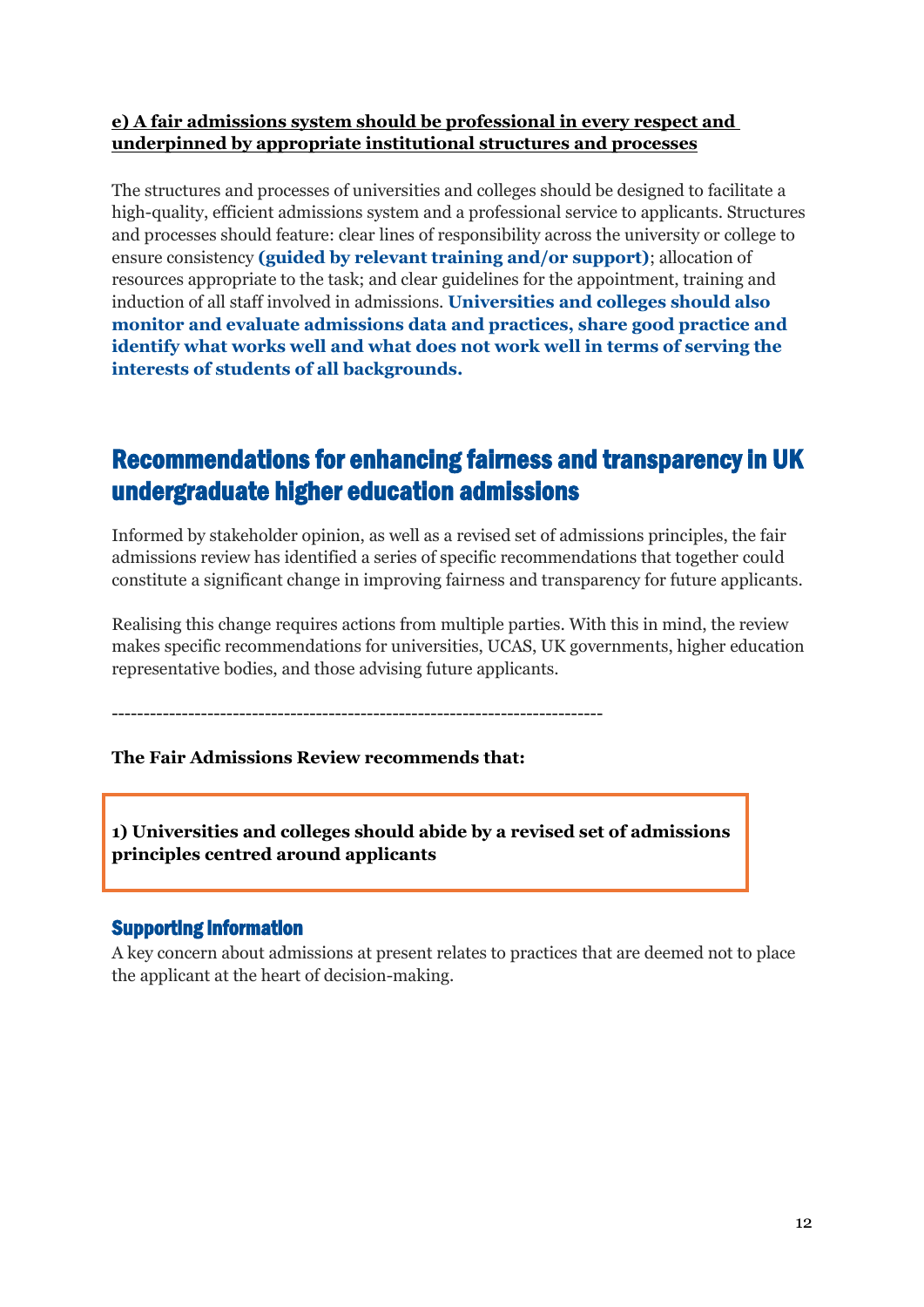**2) Universities and colleges should ensure that admissions and offers are made in the best interests of students, without limiting ambition or adversely influencing course choices**

#### **This means universities and colleges:**

- **should not make 'conditional' unconditional offers**
- **should restrict the use of unconditional offers to specific applicant circumstances (in England, Wales and Northern Ireland).<sup>4</sup>** Universities and colleges should only make unconditional offers when the applicant:
	- o already holds the required grades for the course
	- o applies to a course where admissions decisions have been informed by an interview, audition or additional application procedure (such as a submission of a portfolio or skills test)
	- o requires special consideration due to illness or disability
	- o is applying to a university/college with an established and longstanding policy regarding non-selective admission to undergraduate programmes.
- **should ensure that the use of incentives does not place undue pressure on applicants.** All incentives should be published clearly, consistently and accessibly and communicated to applicants in a timely manner. This includes in relation to aspects of an offer communicated to applicants within or outside of UCAS that are tied to accommodation and other material and financial inducements. Universities and colleges should review their use of incentives against the revised principles set out in this report.

#### Supporting information

Stakeholder feedback on the use of conditional unconditional offers has been overwhelmingly negative, and their use has affected trust in higher education admissions processes. UUK's [Fair Admissions Agreement](https://www.universitiesuk.ac.uk/covid19/admissions/Pages/Ensuring-a-fair-admissions-process.aspx) from May 2020 recognised the risks to stability of this practice continuing through the pandemic and, in July 2020, the Office for Students also prohibited their use in England until September 2021.

While unconditional offers are made for a wide variety of reasons, their use has grown substantially in recent years. UUK's polling showed that, on the whole, applicants who received unconditional offers were less likely to report feeling motivated to perform well at school or college than those who received conditional offers. UCAS (2019b) [analysis](https://www.ucas.com/file/292731/download?token=mvFM1ghk) found that applicants holding an unconditional offer in the 2019 cycle were, on average, 11.5 percentage points more likely to miss their predicted A-level grades by three or more grades. Other [evidence](https://www.officeforstudents.org.uk/news-blog-and-events/press-and-media/lower-a-level-grades-from-unconditional-offers-lead-to-higher-dropout-rates-warns-regulator/#:~:text=Updated%20analysis%20from%20the%20Office,not%20in%20their%20best%20interests.&text=Today) (OfS, 2020a) suggests that, in England, those entering higher education with A-levels and an unconditional offer are slightly less likely to continue into year 2 of their

<sup>4</sup> There is a different context to unconditional offers in Scotland, where many students have already attained SQA Highers and met the academic requirements to enter higher education before applying.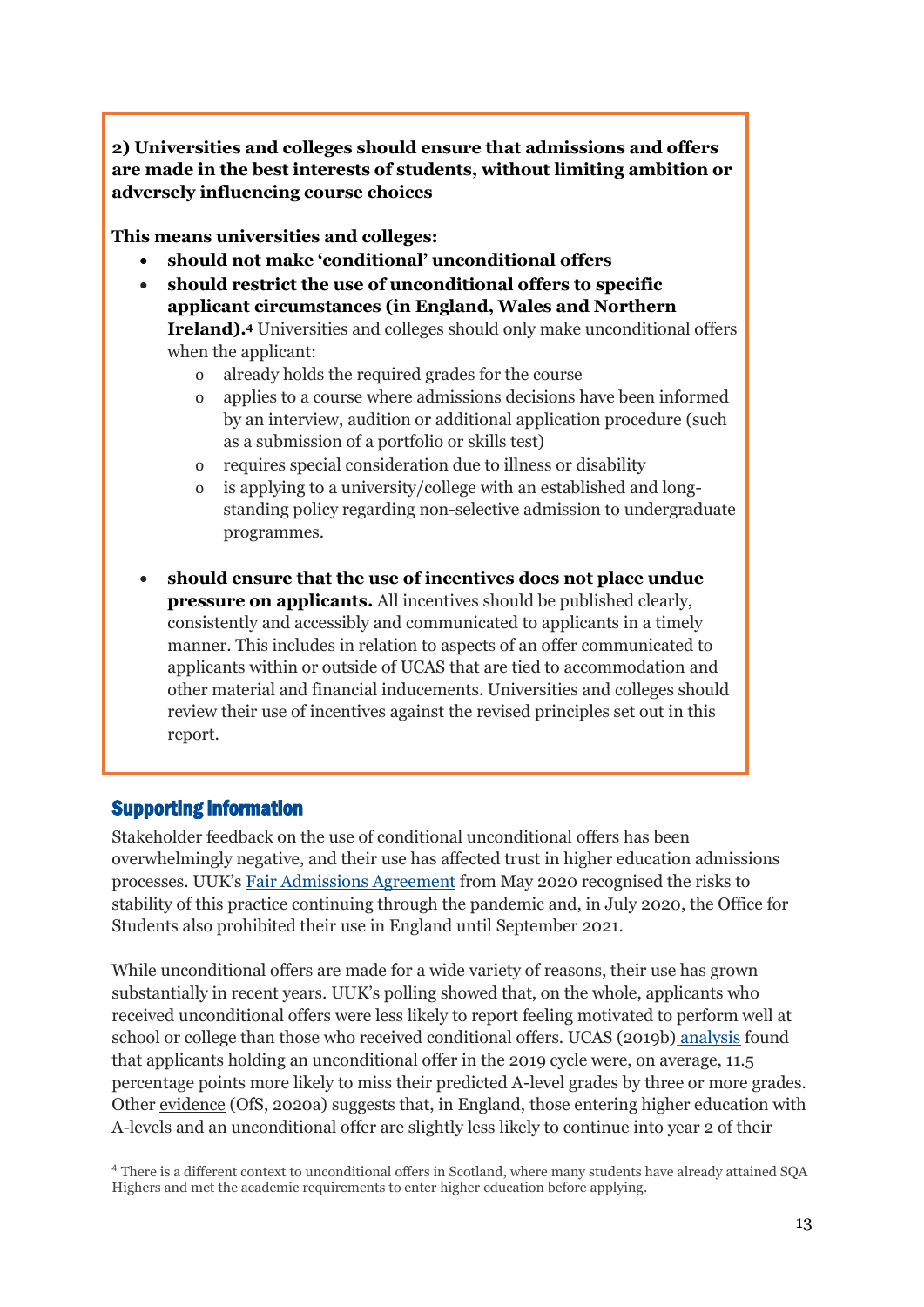degree than those entering with conditional offers.

Stakeholder feedback has found that incentives that are used to support access, raise aspirations or encourage higher performance are viewed much more positively than those that are designed to influence decision making. Schools were particularly likely to report a lack of transparency around the use of incentives. Concerns were also raised about incentives where a time pressure is involved, which were overall deemed not to support the student interest.

#### **3) Universities and colleges should be ambitious in ensuring admissions practices address inequalities in access and participation including greater transparency in the use of contextual admissions (in England, Wales and Northern Ireland).**

Universities and colleges should provide greater transparency on how contextual admissions are used, underpinned by:

- a sector-level explanatory statement on contextual admissions to improve applicant and adviser understanding of how and why they are used. This statement should be published on university/college websites
- greater consistency in the data used to inform contextual admissions. The review recommends the use of a 'basket' of contextual indicators by universities and colleges consisting of: Free School Meals (FSM) status, Index of Multiple Deprivation (IMD) data, and care experienced status<sup>5</sup>
- the development of minimum entry requirements for students that meet one or more indicators within the 'basket' of indicators
- provision of guaranteed offers to care experienced applicants if they meet the minimum entry requirements as referenced above, (as is already the case in Scotland).

Further details on the above proposals can be found in Annexe 2.

Universities and colleges should also:

- further explore how contextual admissions could support access to higher education for other students without family support, such as estranged students, refugees and asylum seekers.
- take further efforts to address racial inequalities by eliminating unconscious and implicit bias in admissions decision-making.
- ensure that efforts to address inequalities are regularly evaluated.

In addition to the recommended actions outlined above to address racial inequality, UUK should ensure its upcoming review of the higher education sector's efforts to eliminate the [BAME student awarding gap](https://www.universitiesuk.ac.uk/policy-and-analysis/reports/Documents/2019/bame-student-attainment-uk-universities-closing-the-gap.pdf) (UUK, 2019c) also captures efforts to remove racial

<sup>5</sup> 'Care-experienced status' refers to anyone who has been or is currently in care or from a looked-after background at any stage of their life, including adopted children who were previously looked after.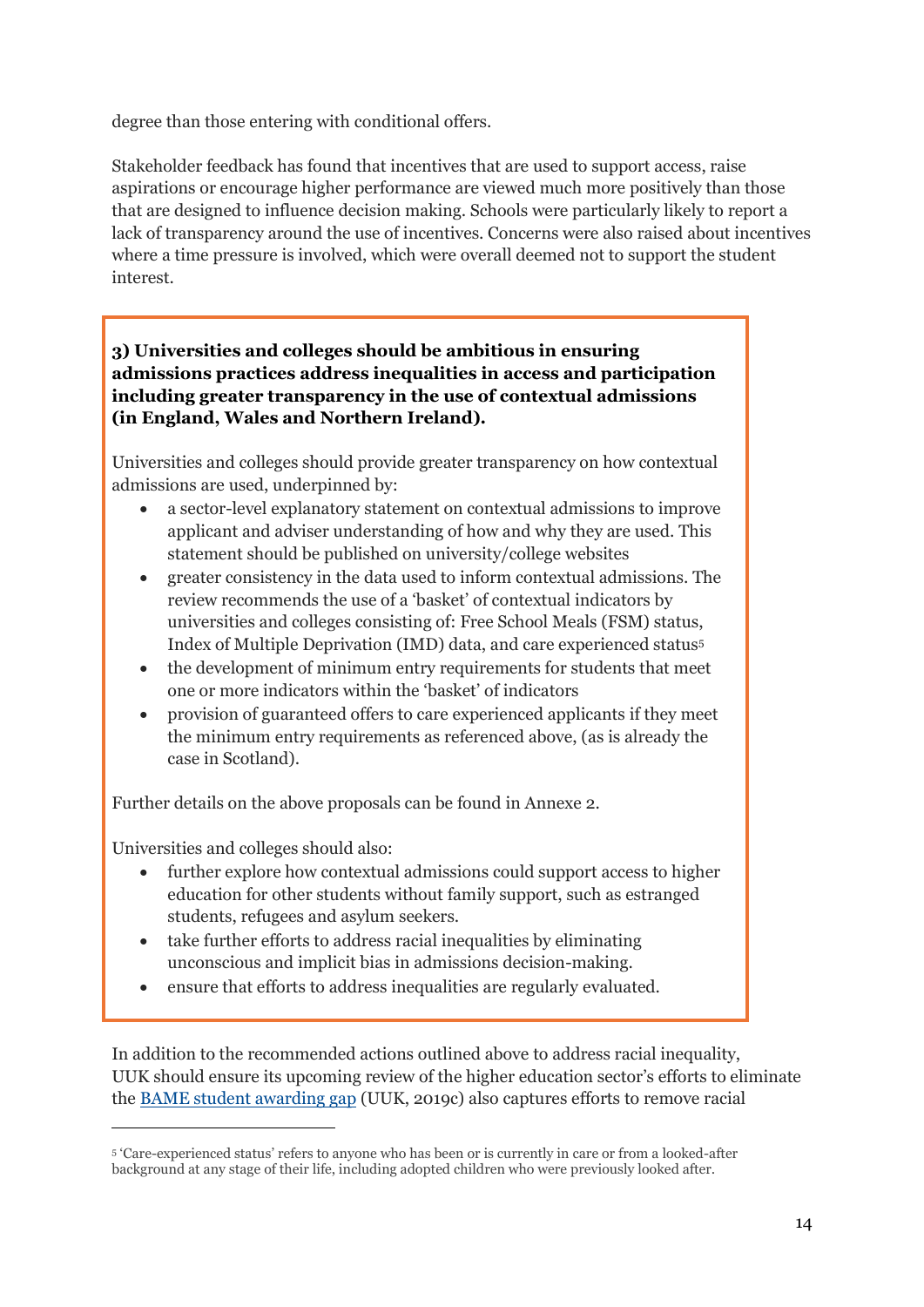inequality within admissions practices.

#### Supporting information

Higher education entry rates still differ substantially between individuals of different socioeconomic or disadvantaged backgrounds, and contextual offers can form a key role in levelling up opportunity and supporting students to achieve their potential. However, UUK's applicant polling shows that those applicants who receive contextual offers are more likely to say that navigating and understanding offer-making is a challenge when applying. In addition, [evidence](https://www.ucas.com/file/286346/download?token=DookHVk1) from UCAS (2019c) has shown that the most disadvantaged students are less likely to be aware of contextual offers than the most advantaged. Too often, the mechanics behind these offers are not visible enough, meaning the very people who could benefit from them may be unaware of their existence. On the variability of transparency around contextual offer practices, [research](https://static1.squarespace.com/static/543e665de4b0fbb2b140b291/t/5b4457fb70a6ade52de65f16/1531205646268/Research+into+the+use+of+contextualised+admissions_University+of+Exeter+report.pdf) has found that general information targeted at applicants on university web pages ranges from fairly vague general statements about contextual data to detailed explanations of the methods used (University of Exeter, 2018).

UUK's polling showed that BAME applicants are less likely than white applicants to think the application process works well. BAME applicants are also more likely than white applicants to be dissatisfied with the set of higher education providers they receive offers from (11% vs 1%). [HESA data](https://www.hesa.ac.uk/data-and-analysis/students/where-study/characteristics) shows that students of certain ethnicities, particularly Black students, are underrepresented in some providers, and efforts to address these inequalities through admissions must be enhanced.

In the coming months, UUK will explore developments on contextual admissions through wider consultation with schools, colleges, universities and government.

**4) Universities and colleges should improve the level of transparency of information and guidance for applicants to support aspirationraising** 

As part of this, universities and colleges should publish historic, actual entry grades (including Clearing entries) alongside advertised entry requirements to improve transparency and raise aspirations. Schools, colleges and universities should also collaborate to ensure careers advice is joined up to better support applicant aspirations. This includes activities, advice and information on the benefits and realities of going to university or college.

#### Supporting information:

Stakeholders noted that any discrepancy between advertised entry requirements and the grades that providers ultimately accept hinders efforts to improve transparency in admissions. Concerns have also been raised about the impact of recruitment performance on criteria and offers, including through Clearing.

Stakeholders noted that any discrepancy between advertised entry requirements and the grades that providers ultimately accept hinders efforts to improve transparency in admissions. Concerns have also been raised about the impact of recruitment performance on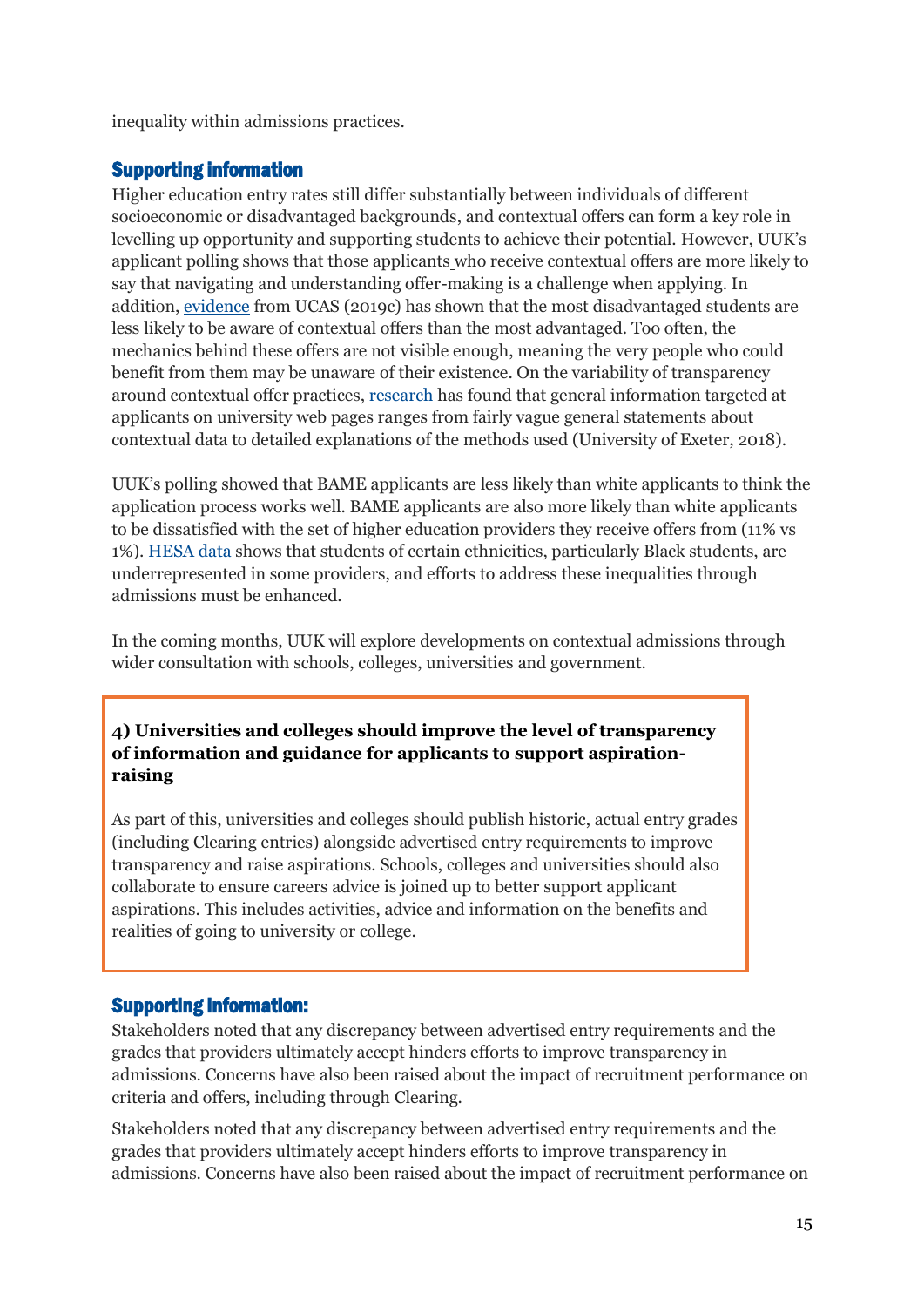criteria and offers, including through Clearing.

#### **5) UCAS should progress with a series of planned reforms to improve fairness and transparency in admissions**

This includes: a pilot adviser tool to drive greater transparency around qualifications accepted on entry; and revising guidance on references and making enhancements to the adviser portal to deliver efficiencies for schools. Additionally, the new 'My Application' student interface, which will provide a clearer and more engaging experience for students – is due to launch next cycle alongside enhancements to Clearing Plus<sup>6</sup>.

UCAS is continuing to deliver incremental and impactful enhancements to its services, intended to add value both within the current system and in any reformed model, building on the success of the UCAS Hub, 'self release' functionality and Clearing Plus. Future plans include the launch next year of a new student interface that brings together UCAS Apply and Track to make the process of applying more accessible and intuitive. They are also creating a pilot adviser tool this cycle to drive greater transparency around the level of attainment students are accepted with as a means of supporting more informed advice and decision making. Feedback from this adviser pilot will be used to understand how it could be rolled out to support applicants directly in making choices and decisions.

Additionally, UCAS will launch revised reference guidance in order to make it more relevant to the student, and to deliver efficiencies to schools and colleges. The updated guidance provides a transparent view on where advisers' efforts have most impact and will expedite the reference writing process during this challenging cycle. Again, this work paves the way for further reform, with the sector primed for further revisions for 2021.

Furthermore, UCAS continues to develop Clearing Plus, an advanced matching tool, which enhances providers ability to target different groups, including those who are underrepresented, and to present relevant options to students that they may not have previously considered.

<sup>6</sup> Clearing Plus is a data driven tool for unplaced applicants to be matched to personalised Clearing opportunities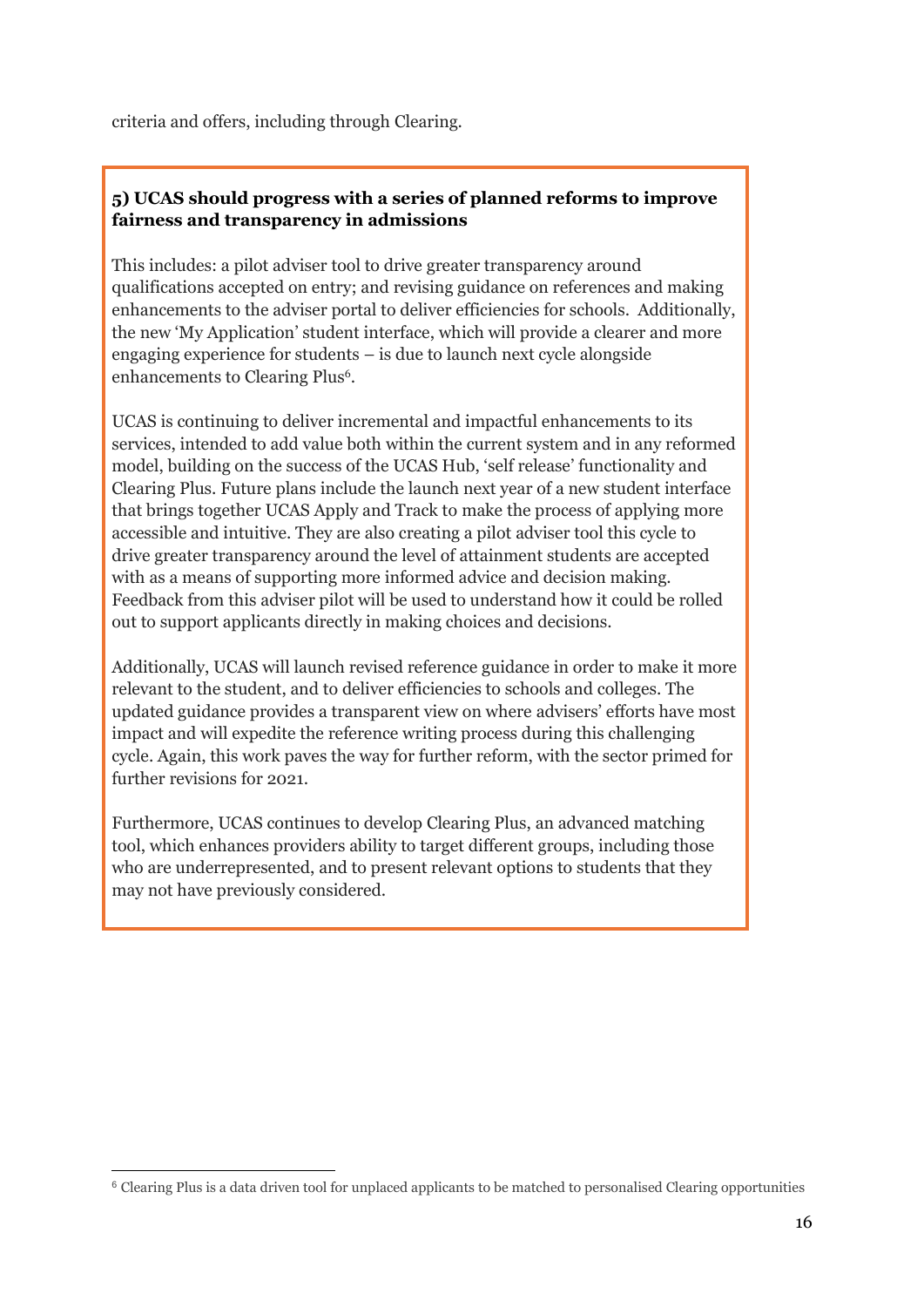#### **6) Governments must support fairness and transparency in admissions**

This includes the Westminster and devolved governments facilitating access to FSM data at the point of application and providing continued funding to support school-FE-HE collaboration. In England, this will require continued government funding for FE-HE-school partnerships once the OfS' Uni Connect programme comes to an end in 2021.

The government should also engage with league-table providers to consider and address any measures that may discourage providers from widening access through admissions.

#### **7) The higher education sector should take a more proactive approach to identifying and addressing key admissions challenges and criticisms**

This includes UUK:

- developing a 'code of practice' comprising the review's agreed principles and recommendations, with consequences for breaches of the code. Ownership of the code will sit with UUK (in partnership with other representative bodies, such as Guild HE and the Association of Colleges), while UCAS' terms of service could clearly state that its customers must abide by the code. This code will further support behaviour prioritising applicant choice
- convening a forum for applicants and representatives of schools, colleges and universities to assess where further action is needed to uphold fairness and transparency in admissions. This forum will address emerging issues and challenges, and support universities and colleges to develop their monitoring and evaluation of admissions practices. In 2021, this forum's focus should include key admissions challenges throughout the Covid-19 pandemic.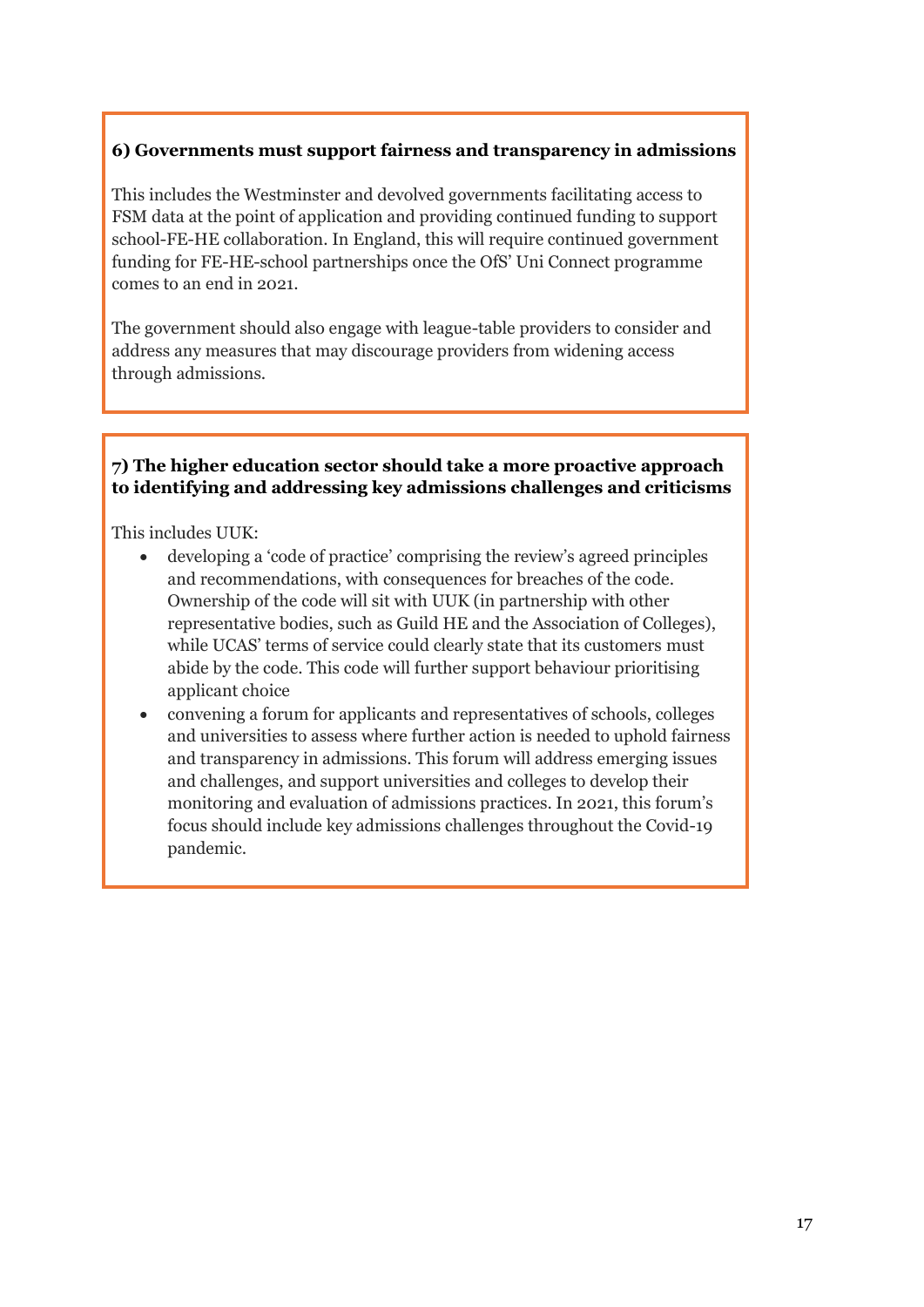**8) Further consideration should be given to a reformed undergraduate admissions system based on a Post-Qualifications Admissions (PQA) model in which applicants do not receive offers until their exam/assessment results are known**

This PQA system should be implemented for the 2023-24 academic year, subject to further consultation across the education sector.

The fair admissions review has identified a workable, implementable PQA system that would enhance transparency and fairness for applicants. Under this system, universities and colleges would not make offers to applicants until after they have received their results, and the applicant then decides which offer to accept. In the coming months, the model will be developed further, through wider consultation with schools, colleges, universities and government.

#### <span id="page-17-0"></span>Post-Qualifications Admissions

Stakeholders have raised concerns about the

- use of unconditional and conditional unconditional offers
- use and accuracy of predicted grades and the fairness of predictions
- use of incentives to encourage early applicant decision-making.

Further, the review's student polling identified that while 64% think it is fine to apply to university or college with predicted grades, a majority would prefer offers to be made postresults. This review has explored whether a change to the admissions system could address these concerns.

At a review workshop on PQA in February 2020, stakeholders considered the risks and opportunities linked to three possible models for reform:

- (i) Post-qualifications decisions, where applicants apply and offers are made by universities before results are received, although applicants acceptance of any offer comes after they have achieved their qualifications.
- (ii) Post-qualifications offers, where applicants express interest in the university and offers are made to applicants after they have achieved their qualifications.
- (iii)Post-qualifications applications, where applicants apply and offers are made by universities after applicants have achieved their qualifications.

The workshop itself did not result in a consensus around one preferred model. However, it was agreed that simply preserving and advocating the status quo was not a realistic option given the extent of admissions-related challenges.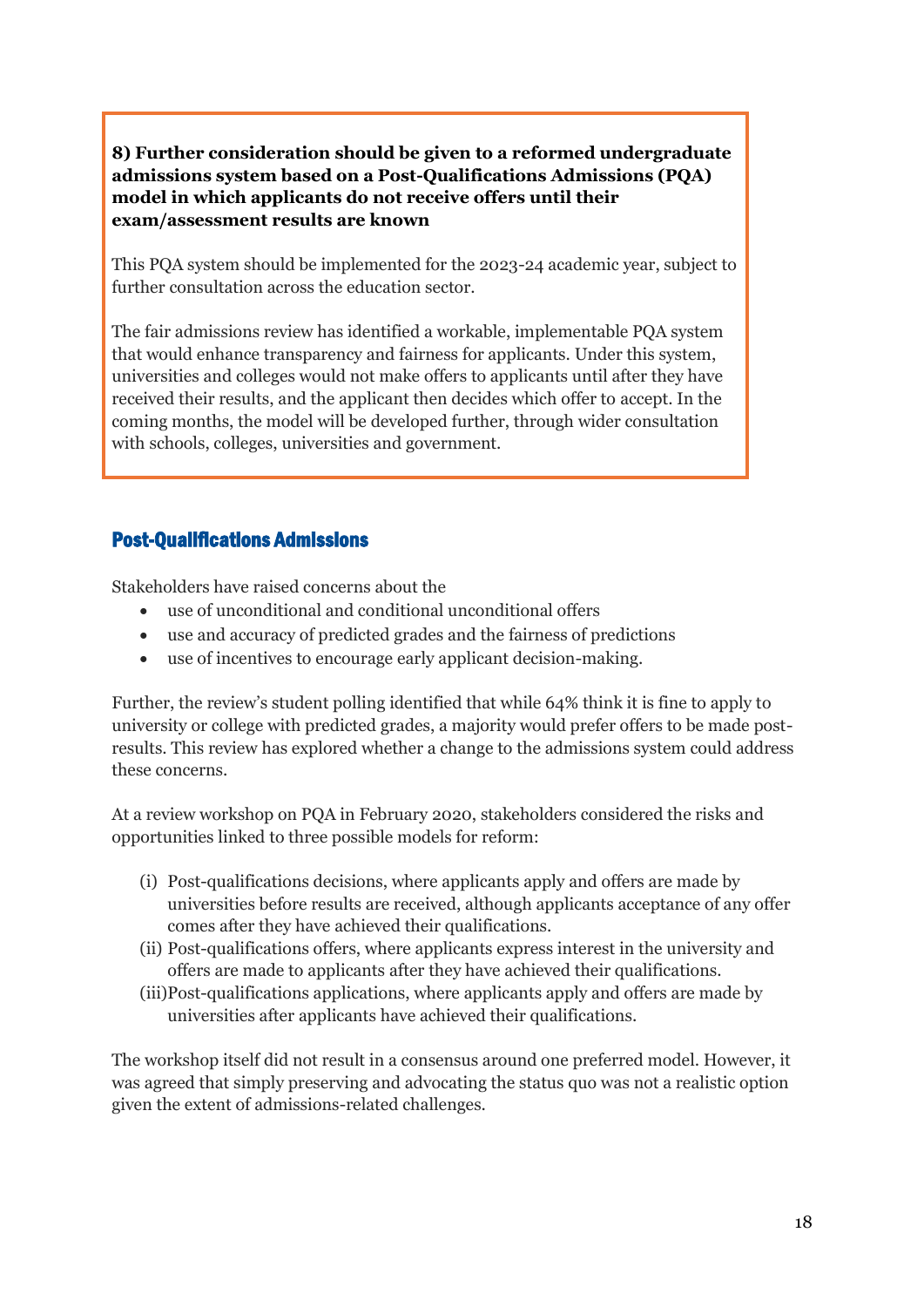Other observations from the stakeholder group were that:

- − **'Post-qualifications decisions' would not address the key issues of predicted grades and conditional unconditional offers.** For applicants, delaying decisions until qualifications are achieved could reduce pressure and allow sufficient time for an applicant-provider relationship to develop. For schools and education providers, it could be implemented fairly quickly. However, it privileges applicants who already hold their qualifications and would create substantial time pressure for higher education providers in the summer months. It would not necessarily reverse the growth in unconditional offers and would not address criticisms of predicted grades. It could also create more emphasis on exam results and create applicant anxiety as certainty would be provided later than at present.
- − **'Post-qualifications offers' would broadly align with applicants' preferences, although challenges would still exist, not least in the availability of information, advice and guidance**. For applicants, there would be greater transparency over entry requirements. They would have more choice for a longer period and the process would be less distracting in the lead up to exams. Postqualifications offers would also reduce the importance of predicted grades and end the need for unconditional offers. However, it might be challenging to structure the admissions process for courses that are highly selective, and challenging to arrange interviews. There may be fewer teachers available over the summer, with applicants having less time to respond to offers over this period. There could be an increase in admissions tests.
- − **'Post-qualifications applications' has the potential to increase fairness but would represent a possibly unmanageable overhaul to secondary education timetabling, exam sitting and exam marking, and possibly result in later starts for higher education courses**. It could prevent applicants from applying to courses based on an under-predicted performance. Conversely, it could also encourage more aspirational choices, particularly for high-achieving disadvantaged students who research suggests are more likely to be under-predicted. It could also end the practice of unconditional offer-making, preventing applicants from losing exam motivation. However, it would require significant changes to timetables, processing of applications and transition processes. It could also cause a lack of connection between applicants and institutions until the results are received. Shifting the start of the academic year to January could have implications for the UK higher education sector's international competitiveness.

Of the three options considered, a 'post-qualifications decisions' model was ruled out as being insufficient a level of reform to both address admissions challenges and enhance fairness. Meanwhile, notwithstanding its merits, concerns were raised about the impact a 'post-qualifications applications' model would have in terms of the level of disruption at a time when education has already been severely disrupted by the Covid-19 pandemic. Informed by this feedback, UCAS supported the UUK review in further developing a proposed 'post-qualifications offers' model, where offers are not made to applicants until results are known (see Annexe 3 for more details). Although not as radical a move to reform as shifting applications until after results day, the proposed model represents a fair and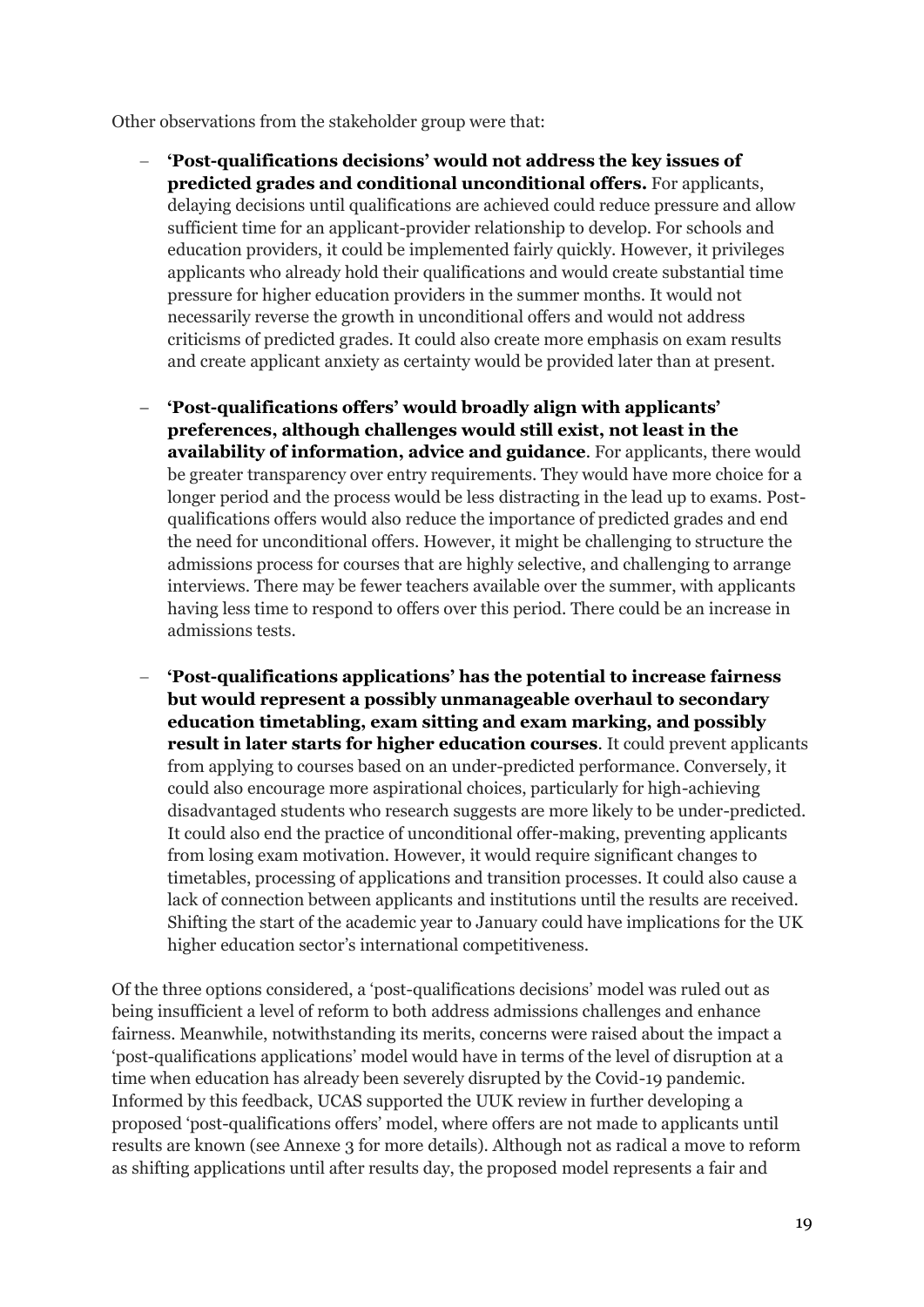workable option for applicants. Overall, this model would involve the following steps:

- An applicant researching choices and creating a profile in UCAS Hub from Year 11 or before.
- From September to June of the last academic year before starting higher education, the applicant curates initial university and course choices. At this point providers will undertake assessments and auditions before either rejecting an applicant or internally recording the findings of the initial assessment. Applicants can either replace a rejected application or swap an outstanding choice.
- In August, UCAS confirms verified grades to providers. Providers have a one-week window to validate decisions ahead of 'offer day' and applicants have a one-week window to respond.
- In late August, an additional summer recruitment period will operate, where unplaced applicants can seek places through a Clearing-like process.
- A separate route may be desirable for applicants either qualified at the point of application, or whose results are published before August, such as international students.

Benefits of this model for students could include:

- ability to change application choices easily
- no requirement to decline offers before grades are known
- not at the mercy of advisers' and providers' guesses on likely grades
- retains the ability to meet individuals' specific needs
- protection from 'respond quickly' tactics
- national offer day levelling access to Clearing opportunities

However, such a model of reform would risk creating several unintended consequences that could negatively impact applicant choice and ultimately fairness in admissions. This applies in particular to the window of opportunity that would be available for advisers to give information, advice and guidance around 'offer day'. Therefore, while the review recommends that further consideration is given to this PQA model, UUK

plans to consult with wider stakeholders about the model over the next 12 months to ensure that any future system is fair for applicants and workable for education providers.

Consultation questions will include the issues of:

- access to support, information and advice for applicants
- practical implications for scheduling interviews and auditions, or securing relevant clearance to train in certain professions (for clarity, the intention is that this would run as currently but without predicted grades)
- <span id="page-19-0"></span>• other unintended consequences.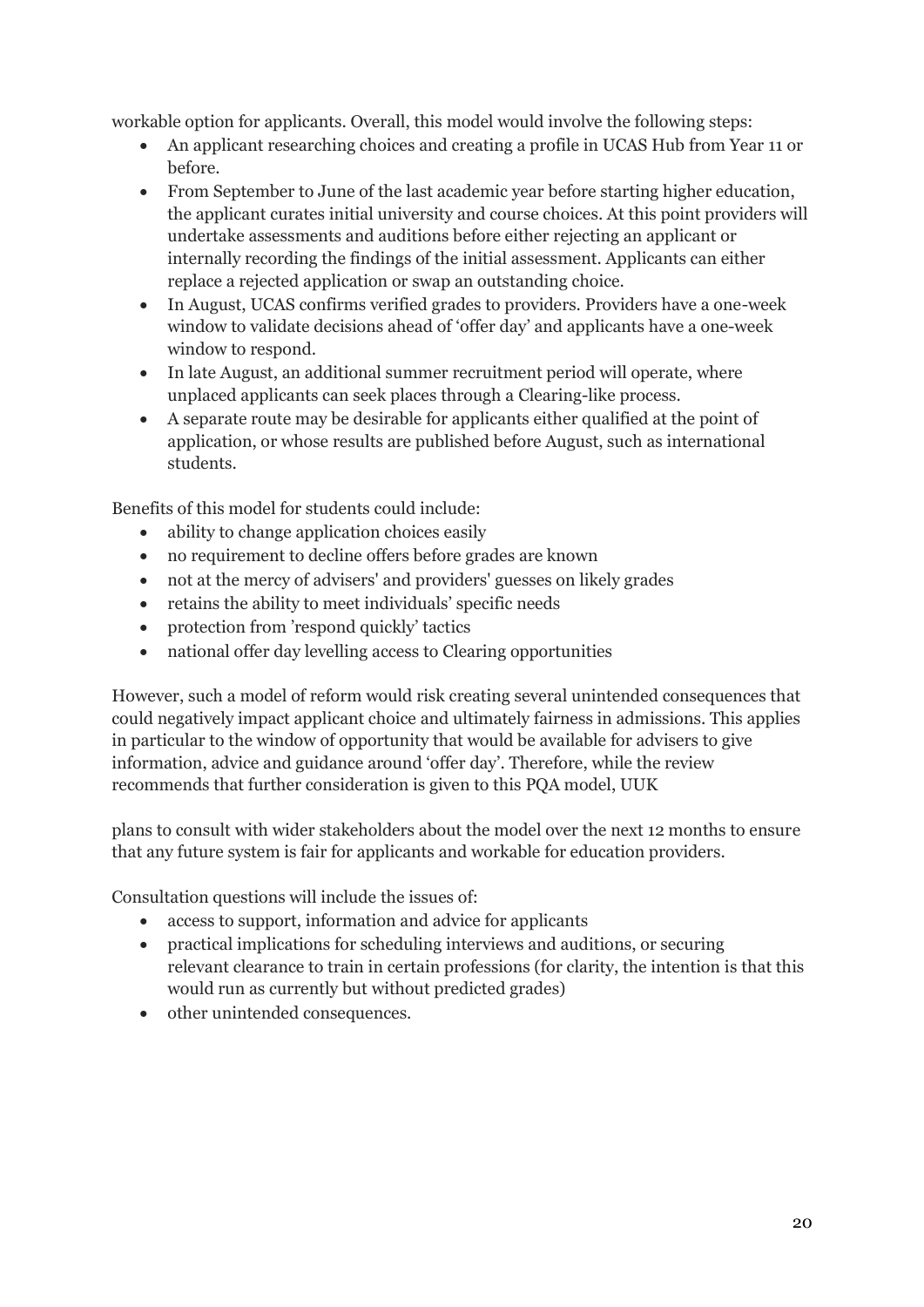# Next steps and implementing the recommendations

Although the fair admissions review has been informed by extensive engagement with different stakeholders, many of the proposals in this report will require further detailed consultation across the education sector and with students if they are to be workable and, ultimately, improve fairness and transparency. This applies in particular to recommendations made on contextual admissions and on PQA.

In more recent months, the Covid-19 pandemic has limited the scale and scope of engagement opportunities with wider stakeholders and, while this is expected to continue at least in the short-term, this review proposes a stakeholder engagement plan ahead of any implementation of the proposed reforms due over the medium- and longer-term. Details of this plan are set out in Table 1.

Table 1: Proposed timings for implementing the recommendations

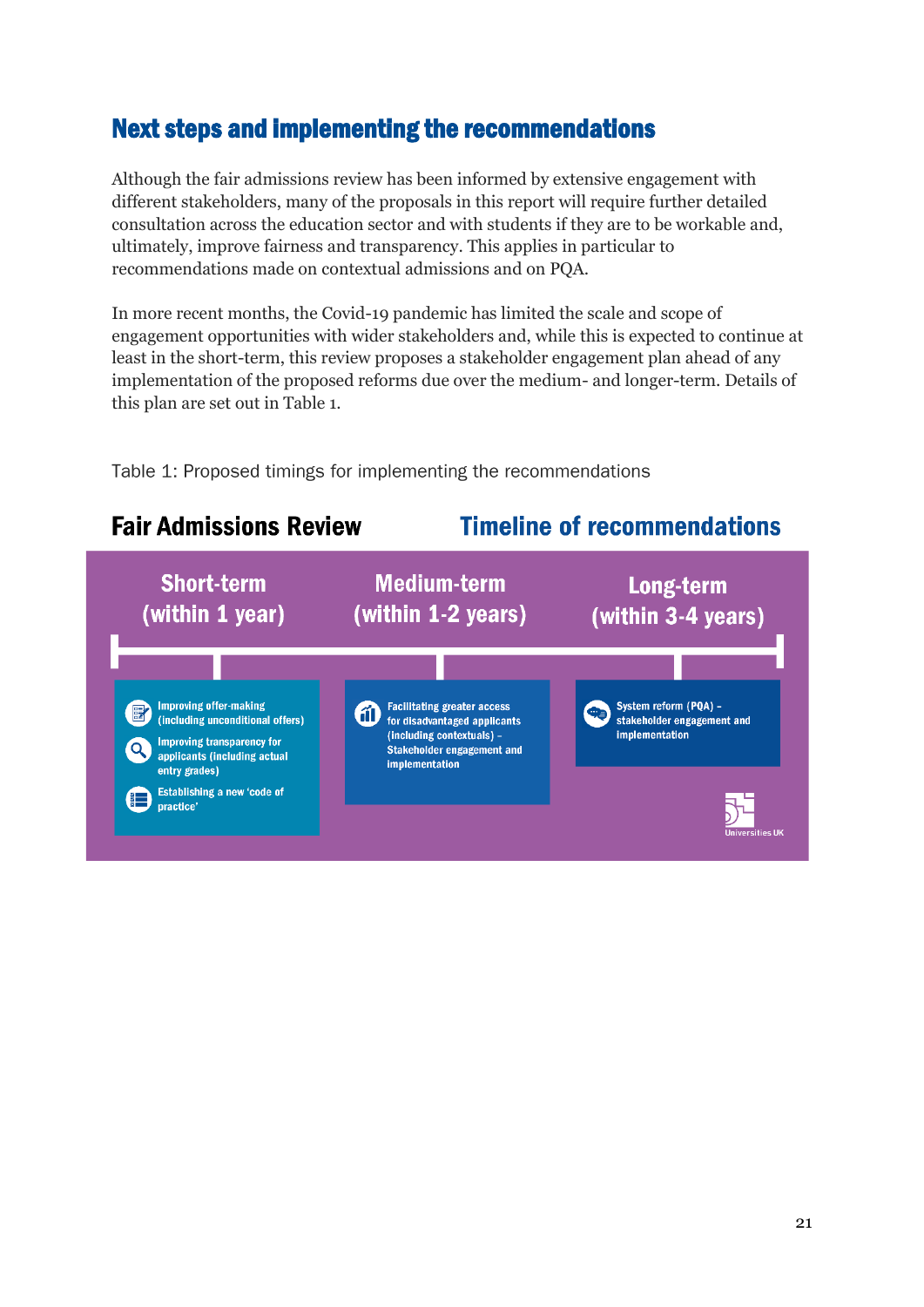## <span id="page-21-0"></span>Annexe 1: Advisory group membership

Professor Quintin McKellar CBE, Vice-Chancellor, University of Hertfordshire (Chair, February 2020–)

Professor Paddy Nixon, Vice-Chancellor and President, Ulster University (Chair, July 2019 – February 2020)

Professor Sally Mapstone, Principal and Vice-Chancellor, University of St Andrews (Deputy Chair)

Professor Mary Stuart CBE, Vice-Chancellor, University of Lincoln (Deputy Chair)

Professor Stuart Corbridge, Vice-Chancellor, Durham University

Debra Gray, Principal, Grimsby Institute

Professor David Green CBE, Vice-Chancellor and Chief Executive, University of Worcester

Caroline Hoddinott, Headteacher, Haybridge High School and Sixth Form

Tracey Lancaster, Deputy Vice-Chancellor (Resources), Leeds Beckett University

Beth Linklater, Assistant Principal, Queen Mary's College, Basingstoke

Clare Marchant, Chief Executive, UCAS

Mike Nicholson, Director of Undergraduate Admissions and Outreach, University of Bath

Professor Edward Peck, Vice-Chancellor, Nottingham Trent University

David Ruck, Head of Higher Education and Careers, Bristol Grammar School

Lee Sanders, Registrar and Secretary, University of Birmingham

Claire Sosienski Smith, Vice-President for Higher Education, National Union of Students

Professor Rama Thirunamachandran, Vice-Chancellor and Principal, Canterbury Christ Church University

Professor Elizabeth Treasure, Vice-Chancellor, Aberystwyth University

Jo Wilson, Head of Sixth Form, The Pingle Academy, Derbyshire

## Policy support

Dan Hurley (Policy Manager, UUK) Daniel Wake (Policy Analyst, UUK) Amy Dicks (Policy Researcher, UUK)

The principles and recommendations set out in this report represent the consolidated views of the group.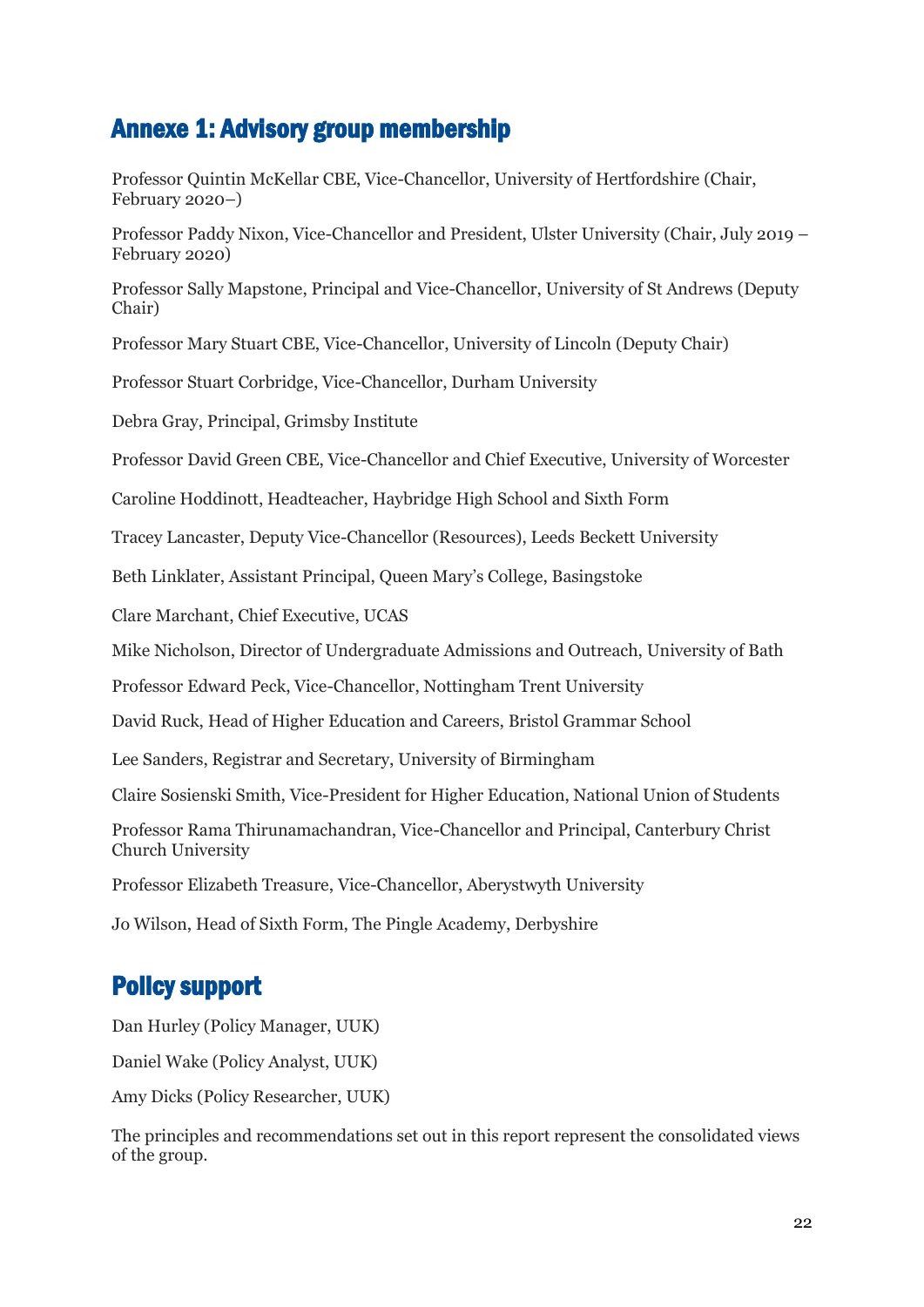# <span id="page-22-0"></span>Annexe 2: Contextual admissions proposals – further details

This annexe provides further detail on the review's recommendations on contextual admissions. These recommendations do not apply to Scotland as several of the proposals are already in place for the Scottish sector.

The review's recommendations on contextual admissions will need to be part of a wider, UUK-led sector consultation once the review itself concludes. A stakeholder engagement exercise would be needed with schools, universities, colleges and government across England, Wales and Northern Ireland, ahead of implementation.

**Greater transparency is needed from universities and colleges on how contextual admissions are used.** There is significant room for improvement in ensuring that applicants and advisers understand how contextual admissions work, which should be addressed through greater consistency in the language used by universities and colleges, including in the way contextual offers are made. It is also important to ensure applicants are aware of the benefits of disclosing contextual information. A sector-level 'explanatory' statement on contextual admissions in England, Wales and Northern Ireland, drawing on what is already set out in Scotland, would give prospective learners and their advisers clear and consistent information about universities' admissions policies (Universities Scotland, 2019a). The agreed statement should be consistent and visible in key admissions and course pages on all university websites. The statement would need wider stakeholder testing and accompanying guidance may need to be developed on its use and placement.

A statement for England, Wales and Northern Ireland could look like this:

*"Going to higher education can transform a person's life. We use contextual admissions to make sure that we are accessible to everyone who has the potential to succeed. Qualifications and grades are important, but they are considered alongside other information that helps universities to identify potential and widen access to university level study.*

*For some individuals, the disadvantages they have experienced in their life mean that they have not been able to demonstrate their full academic potential. A person's socioeconomic background, where they live and their personal circumstances can all affect their educational attainment. Universities take this context into account and look for an applicant's potential when making admissions decisions. 7 Universities will work with applicants who have alternative qualifications to the standard entry requirements stated on university websites.''*

The statement would also need to include a reference to how contextual information will be taken into account for applicants for example through a minimum entry requirement offer, if implemented.

<sup>7</sup> Universities Scotland (2019a) *[Guidance and common text for prospectuses.](http://www.gov.scot/binaries/content/documents/govscot/publications/minutes/2019/06/access-delivery-group-meeting-february-2019/documents/paper-6-4-guidance-and-common-text-for-2020-prospectuses/paper-6-4-guidance-and-common-text-for-2020-prospectuses/govscot%3Adocument/Paper%2B6.4%2B-%2BGuidance%2Band%2Bcommon%2Btext%2Bfor%2B2020%2Bprospectuses.pdf)*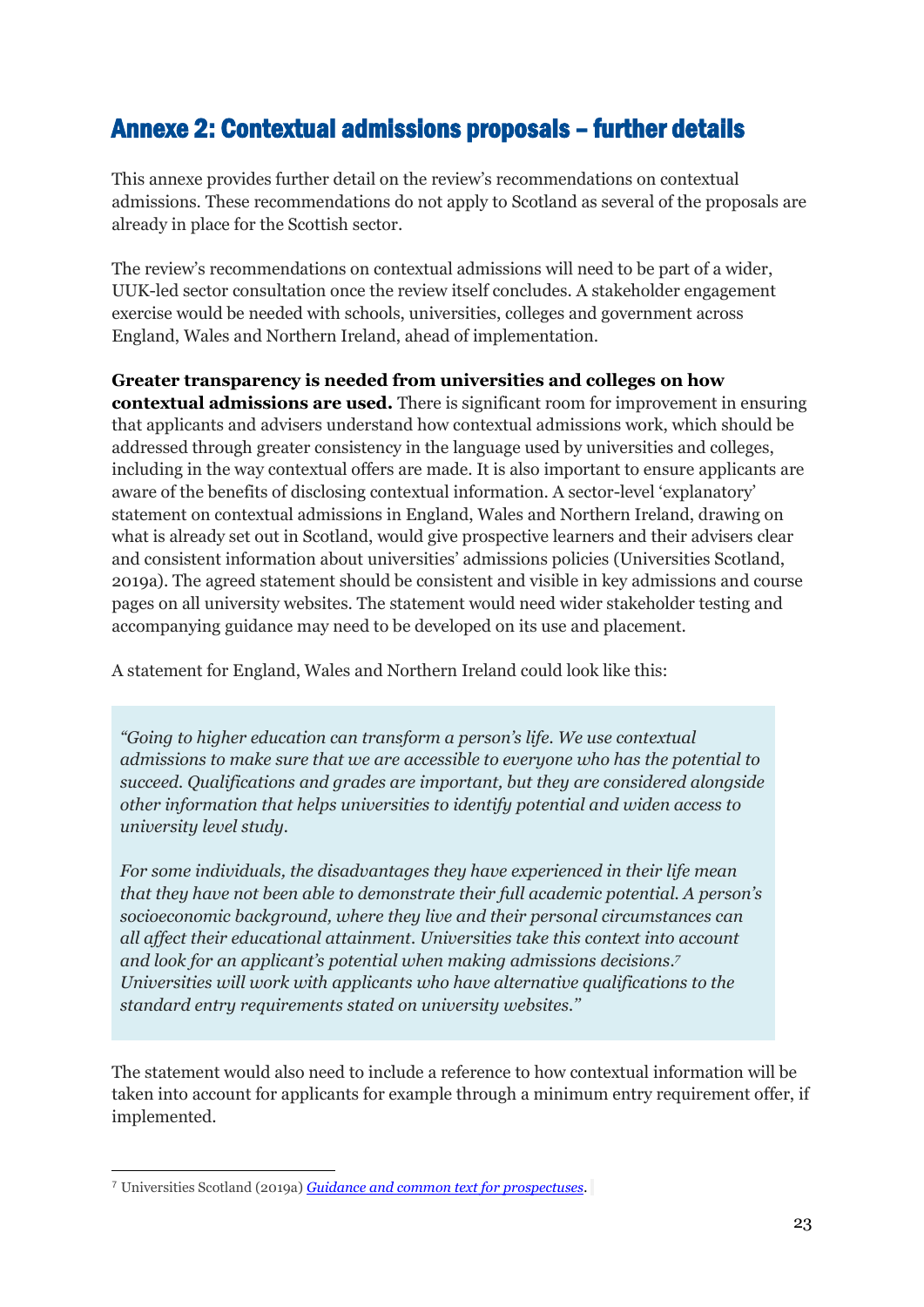#### **Efforts to boost transparency for applicants should be underpinned by consistency in the use of contextual indicators by universities and colleges.**

There are several measures which are already used for contextual admissions. No single dataset or indicator is perfect: some measures are not collected by UCAS or HESA, some are not well-used by schools, some rely on self-reporting by applicants and some are easier to communicate publicly than others.

UUK has evaluated the range of indicators currently used to inform contextual admissions activities. Any 'basket' of indicators must strike a balance between their applicability across the sector (noting the variety of social mobility priorities that exist between universities) and how easily they can be communicated and understood by applicants and their advisers. With this in mind, (and after evaluating a wide range of contextual indicators already in use) the review proposes that a 'basket' should consist of three core contextual indicators for universities in England, Wales and Northern Ireland, (while acknowledging the position in Scotland):

- i. Index of Multiple Deprivation (IMD). IMD is an area-based measure of relative deprivation of neighbourhoods that combines information on multiple indicators to provide an overall score. There are distinct methodologies for England, Scotland (SIMD), Northern Ireland (NIMDM) and Wales (WIMD), which are updated on different schedules. SIMD20 is already used in Scotland as a core contextual indicator (Universities Scotland, 2017).
- ii. Free school meals (FSM) status. FSM status is an individual based measure of whether the applicant received free-school meals aged 15. It is linked to disadvantage in HE, with lower entry rates for those in receipt of free school meals. There are some differences in eligibility across UK countries. Previous research has highlighted the importance of using individual measures in contextual admissions such as FSM status (Boliver, Crawford, Powell & Craige, 2017). However, it is not available at an individual-level for applicants or students without access to the National Pupil Database or disclosure in a UCAS personal statement or reference. Recently, the UCAS Contextual Data Service provided information on the percentage of students entitled to FSM (UCAS, 2020a). The Westminster and devolved governments will need to enable greater access to FSM data for schools and universities.
- iii. Care experienced status. Care experienced status is already used in Scotland as a core contextual indicator. Care experienced applicants who meet minimum entry requirements are guaranteed undergraduate offers at Scottish universities (Universities Scotland, 2019b). However, it is a self-reported optional question on the UCAS application form, meaning that some applicants do not disclose the information (UCAS, 2020b). There are also differences in terminology and definitions used (eg 'care experienced' and 'care leaver').

FSM data is not currently available to all universities and colleges and governments across the UK have a role to play in facilitating access to this information. Any delay in accessing FSM data should not prevent the implementation of contextual admissions for the sector using IMD and care experience indicators.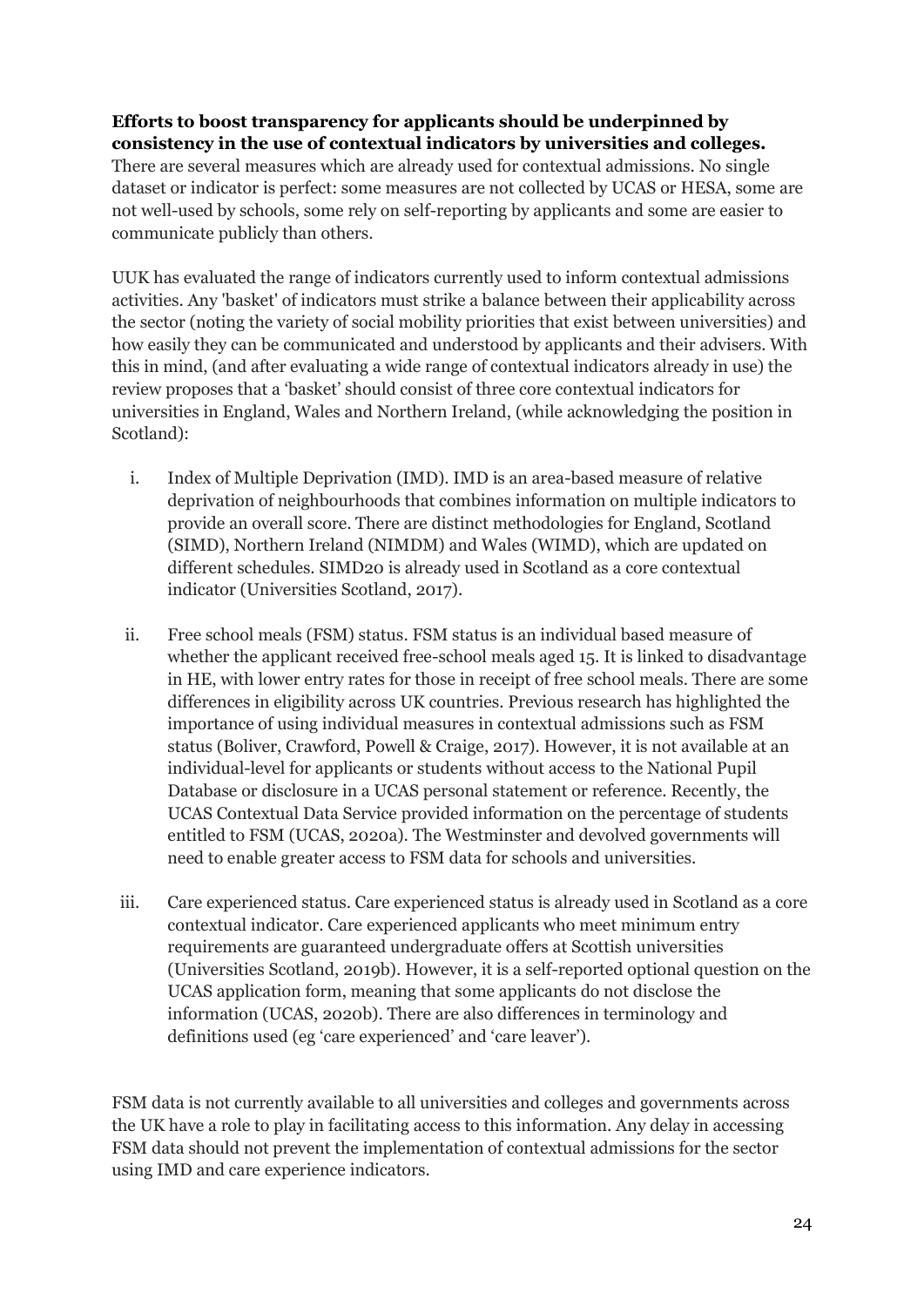- 1. **Access for applicants meeting the contextual criteria in IMD and/or FSM should be facilitated through the creation of minimum entry requirements**. As part of sector efforts to embed contextual admissions within an institutional approach to widening participation, universities and colleges should commit to developing and implementing a minimum entry requirement contextual admissions system for students who have one or more indicators within the 'basket' outlined above, drawing on learning from the approach already in place in Scotland.
- 2. **Universities and colleges should go further in ensuring fair access for care experienced individuals.** Higher education entry rates for care experienced students are substantially lower than for those without care experience and contextual offers can form a key role in levelling up opportunity. In 2017–18 only 12% of pupils in England who were looked after continuously for 12 months or more entered higher education compared with 42% of all other pupils (OfS, 2020b). Universities and colleges should recognise the context in which these students have achieved their entry qualifications to support them in reaching their potential when making offers. Universities should ensure that care experience is a contextual flag in their admissions processes and promote this clearly to applicants and their advisers. Students with the care experience flag should be guaranteed an offer if they meet the minimum entry requirements as referenced above, and as is already the case in Scotland.

## <span id="page-24-0"></span>Annexe 3: Post-Qualifications Admissions model for consultation

This annexe contains a post-qualifications offers model developed by UCAS. This is the review's preferred model. UUK will consult on this model with relevant stakeholders.

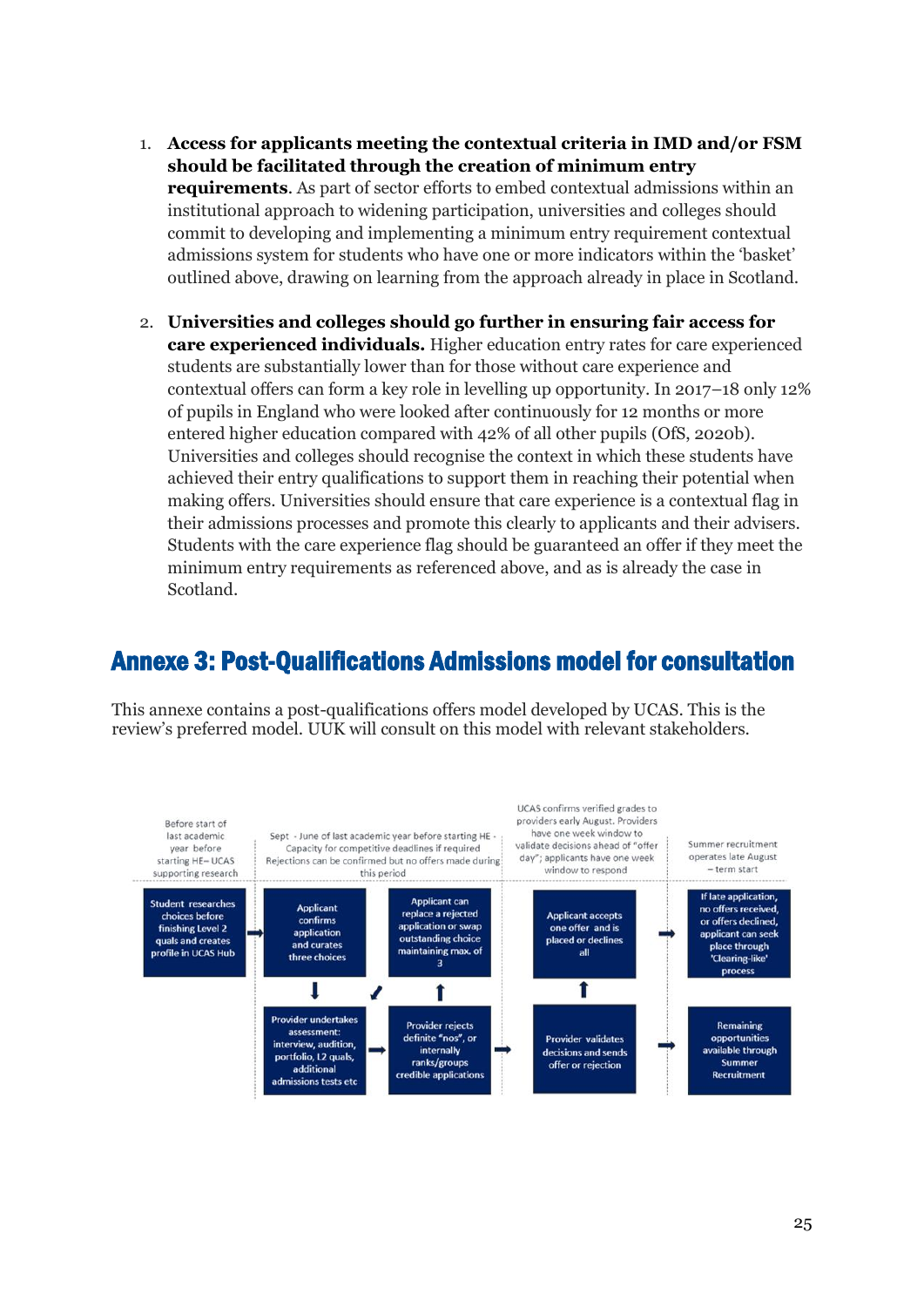## References

- Admissions to Higher Education Review (2004) *Fair admissions to higher education: Recommendations for good practice* (the Schwartz Review) available at <https://dera.ioe.ac.uk/5284/1/finalreport.pdf>
- Boliver, V, Crawford, C, Powell, M & Craige, W (2017) *Admissions in context: The use of contextual information by leading universities* available at [www.suttontrust.com/wp](http://www.suttontrust.com/wp-content/uploads/2019/12/Admissions-in-Context-Final_V2.pdf)[content/uploads/2019/12/Admissions-in-Context-Final\\_V2.pdf](http://www.suttontrust.com/wp-content/uploads/2019/12/Admissions-in-Context-Final_V2.pdf)
- OfS (2020a) Lower A-level grades from unconditional offers lead to higher dropout rates, warns regulator. Press release 23 July 2020 available at [https://www.officeforstudents.org.uk/news-blog-and-events/press-and-media/lower](https://www.officeforstudents.org.uk/news-blog-and-events/press-and-media/lower-a-level-grades-from-unconditional-offers-lead-to-higher-dropout-rates-warns-regulator)[a-level-grades-from-unconditional-offers-lead-to-higher-dropout-rates-warns-regulator](https://www.officeforstudents.org.uk/news-blog-and-events/press-and-media/lower-a-level-grades-from-unconditional-offers-lead-to-higher-dropout-rates-warns-regulator)
- OfS (2020b) *Care leavers and looked after children* available at [http://www.officeforstudents.org.uk/advice-and-guidance/promoting-equal](http://www.officeforstudents.org.uk/advice-and-guidance/promoting-equal-opportunities/effective-practice/care-leavers/)[opportunities/effective-practice/care-leavers/](http://www.officeforstudents.org.uk/advice-and-guidance/promoting-equal-opportunities/effective-practice/care-leavers/)
- UCAS (2020a) *Contextual data and the UCAS Contextual Data Service* available at <https://www.ucas.com/file/94051/download?token=N7E5d78V>
- UCAS (2020b) *UCAS undergraduate: support for care leavers* available at www.ucas.com/undergraduate/applying-university/individual-needs/ucasundergraduate-support-care-leavers
- UCAS (2019a) Summary of applicants and acceptances. In *UCAS End of Cycle Report 2019* available at [www.ucas.com/file/292736/download?token=xurFczbC](http://www.ucas.com/file/292736/download?token=xurFczbC)
- UCAS (2019b) Insight report: unconditional offers the applicant experience. In *UCAS End of Cycle Report 2019* available at [www.ucas.com/file/292731/download?token=mvFM1ghk](http://www.ucas.com/file/292731/download?token=mvFM1ghk)
- UCAS (2019c) Insight report: realising ambition. In *UCAS End of Cycle Report 2019* available at [www.ucas.com/file/286346/download?token=DookHVk1](http://www.ucas.com/file/286346/download?token=DookHVk1)
- Universities Scotland (2019a) *Guidance and common text for prospectuses* available at [www.gov.scot/binaries/content/documents/govscot/publications/minutes/2019/06/a](http://www.gov.scot/binaries/content/documents/govscot/publications/minutes/2019/06/access-delivery-group-meeting-february-2019/documents/paper-6-4-guidance-and-common-text-for-2020-prospectuses/paper-6-4-guidance-and-common-text-for-2020-prospectuses/govscot%3Adocument/Paper%2B6.4%2B-%2BGuidance%2Band%2Bcommon%2Btext%2Bfor%2B2020%2Bprospectuses.pdf) [ccess-delivery-group-meeting-february-2019/documents/paper-6-4-guidance-and](http://www.gov.scot/binaries/content/documents/govscot/publications/minutes/2019/06/access-delivery-group-meeting-february-2019/documents/paper-6-4-guidance-and-common-text-for-2020-prospectuses/paper-6-4-guidance-and-common-text-for-2020-prospectuses/govscot%3Adocument/Paper%2B6.4%2B-%2BGuidance%2Band%2Bcommon%2Btext%2Bfor%2B2020%2Bprospectuses.pdf)[common-text-for-2020-prospectuses/paper-6-4-guidance-and-common-text-for-2020](http://www.gov.scot/binaries/content/documents/govscot/publications/minutes/2019/06/access-delivery-group-meeting-february-2019/documents/paper-6-4-guidance-and-common-text-for-2020-prospectuses/paper-6-4-guidance-and-common-text-for-2020-prospectuses/govscot%3Adocument/Paper%2B6.4%2B-%2BGuidance%2Band%2Bcommon%2Btext%2Bfor%2B2020%2Bprospectuses.pdf) [prospectuses/govscot%3Adocument/Paper%2B6.4%2B-](http://www.gov.scot/binaries/content/documents/govscot/publications/minutes/2019/06/access-delivery-group-meeting-february-2019/documents/paper-6-4-guidance-and-common-text-for-2020-prospectuses/paper-6-4-guidance-and-common-text-for-2020-prospectuses/govscot%3Adocument/Paper%2B6.4%2B-%2BGuidance%2Band%2Bcommon%2Btext%2Bfor%2B2020%2Bprospectuses.pdf) [%2BGuidance%2Band%2Bcommon%2Btext%2Bfor%2B2020%2Bprospectuses.pdf](http://www.gov.scot/binaries/content/documents/govscot/publications/minutes/2019/06/access-delivery-group-meeting-february-2019/documents/paper-6-4-guidance-and-common-text-for-2020-prospectuses/paper-6-4-guidance-and-common-text-for-2020-prospectuses/govscot%3Adocument/Paper%2B6.4%2B-%2BGuidance%2Band%2Bcommon%2Btext%2Bfor%2B2020%2Bprospectuses.pdf)
- Universities Scotland (2019b) Scotland's universities to guarantee offers to care experienced applicants who meet minimum entry requirements. Press release 25 July 2019 available at www.universities-scotland.ac.uk/scotlands-universities-to-guarantee-offers-to-careexperienced-applicants-who-meet-minimum-entry-requirements/
- Universities Scotland (2017) *Working to widen access* available at www.universitiesscotland.ac.uk/wp-content/uploads/2019/02/Working-to-Widen-Access.pdf
- University of Exeter (2018) *Research into use of contextual data in admissions* available at [https://static1.squarespace.com/static/543e665de4b0fbb2b140b291/t/5b4457fb70a6a](https://static1.squarespace.com/static/543e665de4b0fbb2b140b291/t/5b4457fb70a6ade52de65f16/1531205646268/Research+into+the+use+of+contextualised+admissions_University+of+Exeter+report.pdf) [de52de65f16/1531205646268/Research+into+the+use+of+contextualised+admissions\\_](https://static1.squarespace.com/static/543e665de4b0fbb2b140b291/t/5b4457fb70a6ade52de65f16/1531205646268/Research+into+the+use+of+contextualised+admissions_University+of+Exeter+report.pdf) [University+of+Exeter+report.pdf](https://static1.squarespace.com/static/543e665de4b0fbb2b140b291/t/5b4457fb70a6ade52de65f16/1531205646268/Research+into+the+use+of+contextualised+admissions_University+of+Exeter+report.pdf)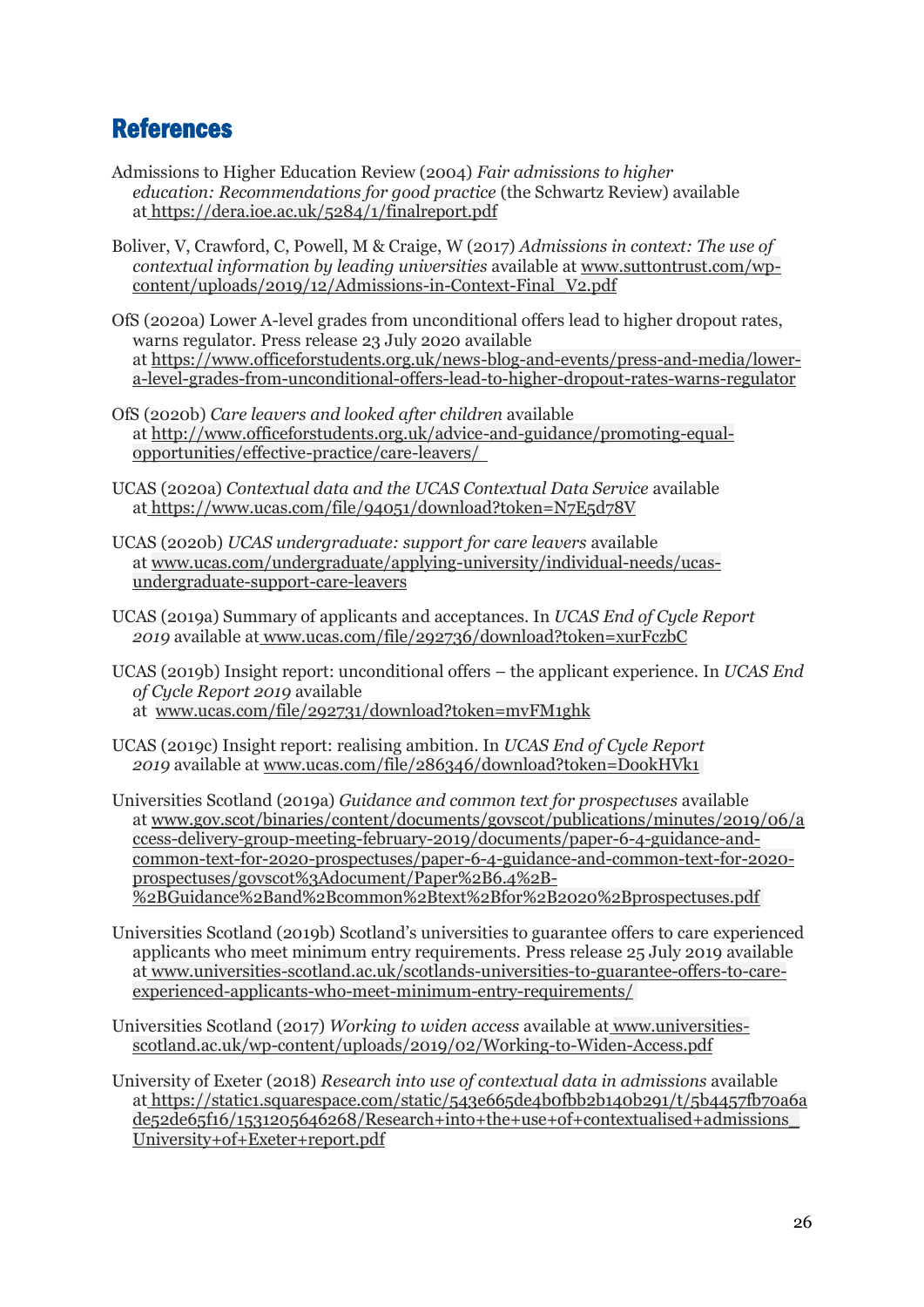- UUK (2020) Filling careers advice gaps would make university applications fairer. Press release 17 February 2020 available at [https://www.universitiesuk.ac.uk/news/Pages/Filling-careers-advice-gaps-would](https://www.universitiesuk.ac.uk/news/Pages/Filling-careers-advice-gaps-would-make-university-applications-fairer.aspx)[make-university-applications-fairer.aspx](https://www.universitiesuk.ac.uk/news/Pages/Filling-careers-advice-gaps-would-make-university-applications-fairer.aspx)
- UUK (2019a) Major review of university admissions underway. Press release 22 July 2019 available at [www.universitiesuk.ac.uk/news/Pages/Major-review-of-university](https://www.universitiesuk.ac.uk/news/Pages/Major-review-of-university-admissions-underway.aspx)[admissions-underway.aspx](https://www.universitiesuk.ac.uk/news/Pages/Major-review-of-university-admissions-underway.aspx)
- UUK (2019b) Fair Admissions Review we want to hear from you available at [www.universitiesuk.ac.uk/policy-and-analysis/Pages/fair-admissions-review.aspx](http://www.universitiesuk.ac.uk/policy-and-analysis/Pages/fair-admissions-review.aspx)
- UUK (2019c) Black, Asian and Ethnic Minority Ethnic student attainment at universities: closing the gap available at https://www.universitiesuk.ac.uk/policy-andanalysis/reports/Documents/2019/bame-student-attainment-uk-universities-closingthe-gap.pdf